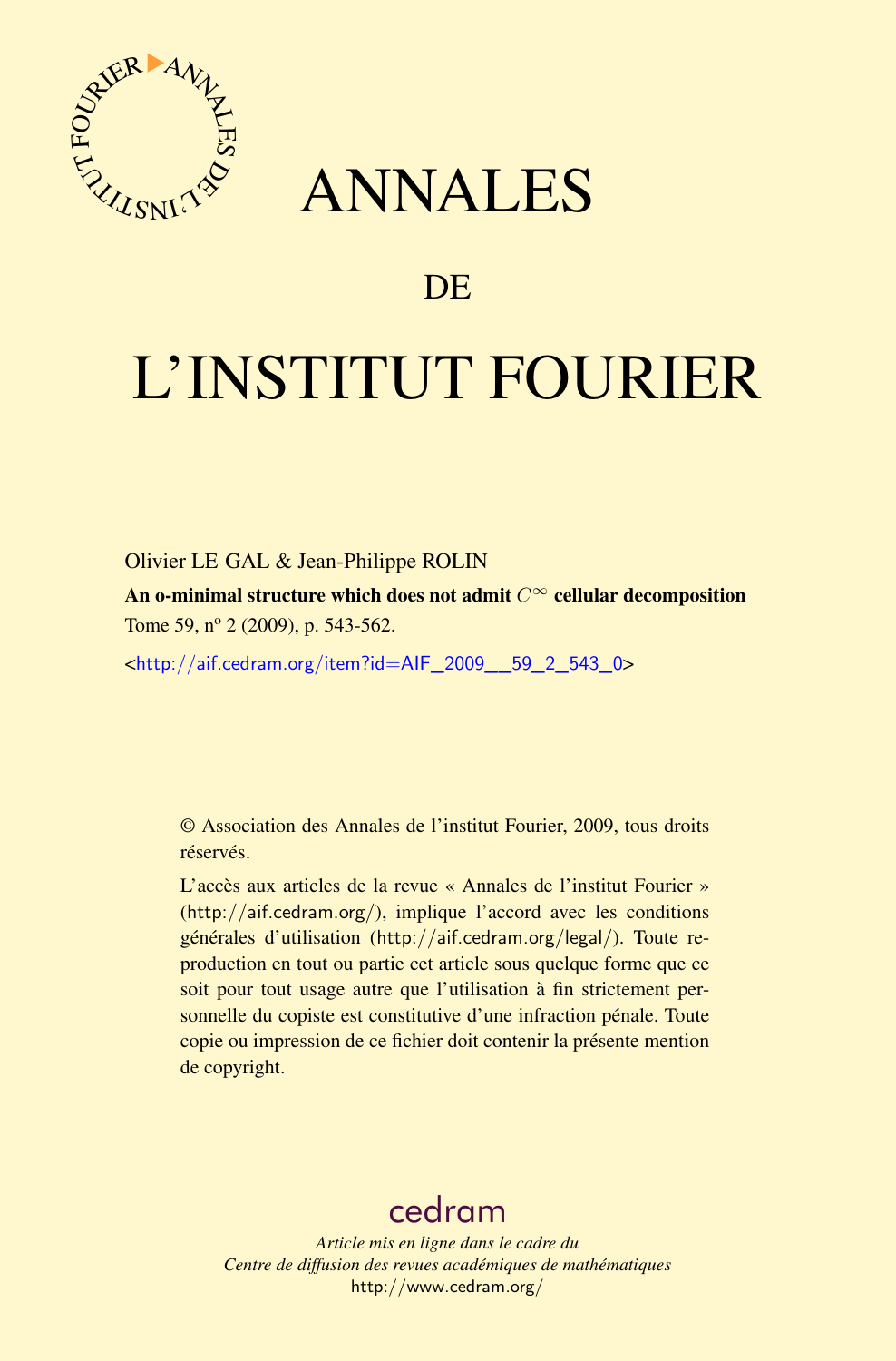### AN O-MINIMAL STRUCTURE WHICH DOES NOT ADMIT  $C^{\infty}$  CELLULAR DECOMPOSITION

#### **by Olivier LE GAL & Jean-Philippe ROLIN**

ABSTRACT. — We present an example of an o-minimal structure which does not admit  $C^{\infty}$  cellular decomposition. To this end, we construct a function H whose germ at the origin admits a  $C^k$  representative for each integer k, but no  $C^{\infty}$  representative. A number theoretic condition on the coefficients of the Taylor series of H then insures the quasianalyticity of some differential algebras  $\mathcal{A}_n(H)$ induced by  $H$ . The o-minimality of the structure generated by  $H$  is deduced from this quasianalyticity property.

Résumé. — Nous présentons un exemple de structure o-minimale n'admettant pas la propriété de décomposition cellulaire  $C^{\infty}$ . Pour ce faire, nous construisons une fonction H dont le germe en 0 admet un représentant  $C<sup>k</sup>$  pour tout entier k, mais n'admet aucun représentant  $C^{\infty}$ . Une condition de transcendance sur les coefficients de la série de Taylor de H assure alors la quasi-analyticité de certaines algèbres différentielles  $\mathcal{A}_n(H)$  engendrées par H. La o-minimalité de la structure engendrée par H est enfin déduite de cette quasi-analyticité.

Consider a family F of functions  $f: \mathbb{R}^m \to \mathbb{R}$  for various  $m \in \mathbb{N}$ . The model theoretic notion of **structure generated by**  $\mathcal{F}$ , denoted by  $\mathbb{R}_{\mathcal{F}}$  or  $\langle \mathbb{R}, \langle 0, 1, +, -, \cdot, \mathcal{F} \rangle$ , provides useful information about the real geometry generated by functions in  $\mathcal{F}$ . Recall that a subset of  $\mathbb{R}^m$ , is said to be **definable** in the structure  $\mathbb{R}_{\mathcal{F}}$  (also called the **expansion** of the ordered field of real numbers by  $\mathcal F$ ) if it belongs to the smallest collection of subsets of  $\mathbb{R}^n$ ,  $n \in \mathbb{N}$ , which

- (i) contains the graphs of addition and multiplication, and all the graphs of functions in  $\mathcal{F}$ , and of constant maps;
- (ii) contains the graph of the order relation  $\lt$ , and of the equality;
- (iii) is closed under taking cartesian products, finite unions or intersections, complements, and images under linear projection maps.

A map  $f: \mathbb{R}^n \to \mathbb{R}^m$  is also said to be definable if its graph is definable. The two following properties express the *tameness* of definable sets. If in the

*Keywords:* o-minimal, smooth cell decomposition.

*Math. classification:* 03C64 57-99 26A27 57R45.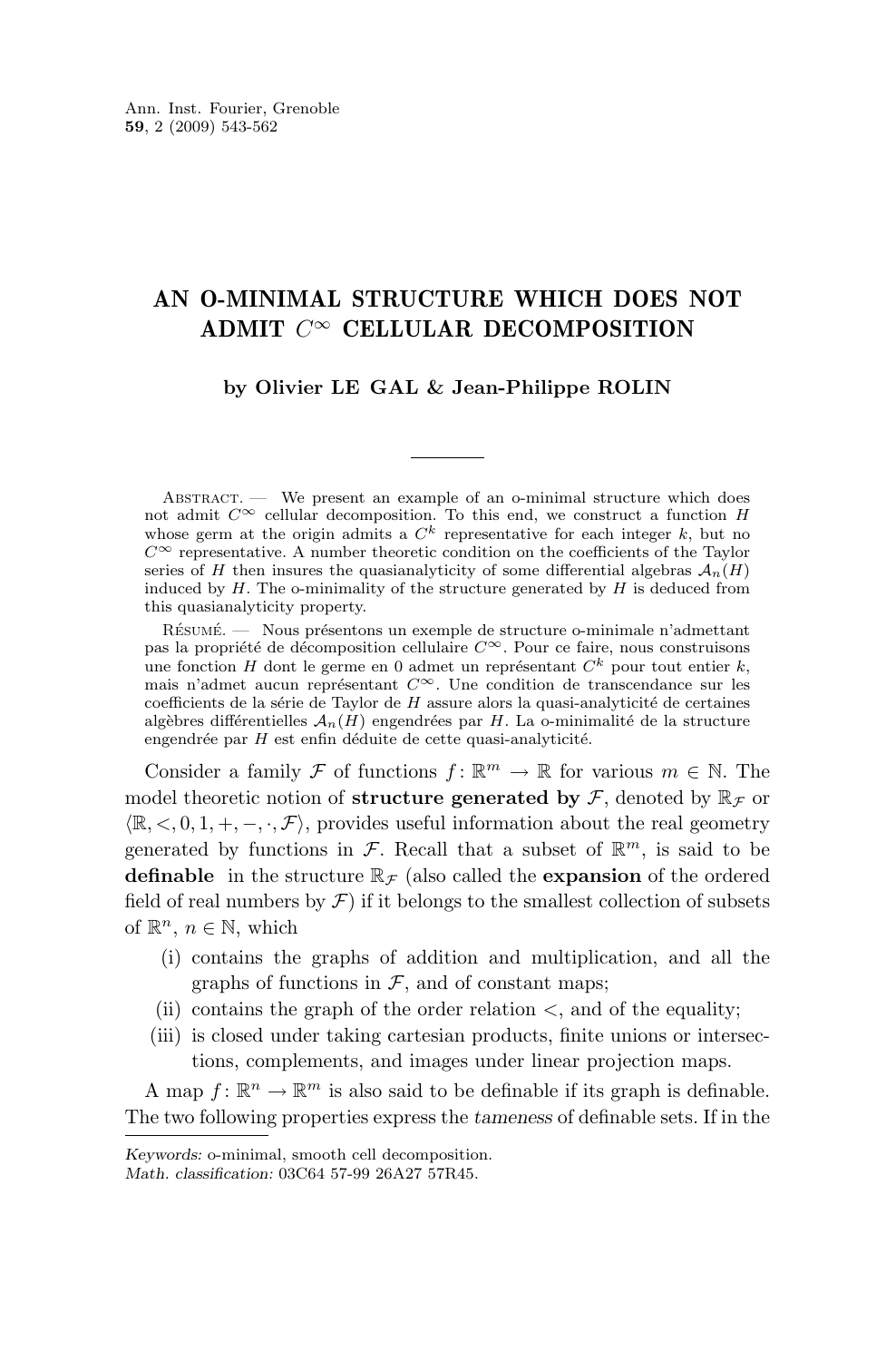previous definition, the operation of taking complement is superfluous, the structure is **model complete**. This property is analogous to the classical *Gabrielov's complement Theorem*. On another hand, if each definable set has finitely many connected components, the structure  $\mathbb{R}_{\mathcal{F}}$  is **o-minimal**. The o-minimality of a structure provides many nice geometric properties for definable sets, such as Whitney stratification.

Let us mention classical examples of o-minimal structures. The family of so-called **restricted analytic functions** generates the structure  $\mathbb{R}_{an}$ , which is also model complete (see [\[2,](#page-20-0) [6\]](#page-20-0)). The structure  $\mathbb{R}_{\text{Pfaff}}$ , where  $\mathcal F$  is the family of so-called **pfaffian** functions is o-minimal as well (see [\[10\]](#page-20-0)). The preceding implies the o-minimality of  $\mathbb{R}_{\text{exp}}$ , generated by the exponential function.

An important consequence of o-minimality is the property of  $\mathcal{C}^k$ -cell **decomposition** [\[3\]](#page-20-0): given a positive integer k, for any definable subset  $A \subset$  $\mathbb{R}^n$ , there exists a finite cellular decomposition of  $\mathbb{R}^n$  into  $\mathcal{C}^k$  cells adapted to A (*i.e.* A and its complement  $\mathbb{R}^n \setminus A$  are finite unions of cells). It turns out that most of the known o-minimal expansions of the real field admit **analytic** cell decomposition. It has been proved in [\[9\]](#page-20-0) that it is not always the case: the o-minimal structures generated by convenient **quasianalytic Denjoy-Carleman** classes admit  $\mathcal{C}^{\infty}$  cell decomposition but no analytic cell decomposition.

The present work is devoted to the proof of the following result:

Theorem. — *There exists an o-minimal expansion of the real field which doesn't admit*  $C^{\infty}$  *cell decomposition.* 

We actually give an explicit construction of such a structure. More precisely, we build a function  $H: \mathbb{R} \to \mathbb{R}$  such that the structure  $\mathbb{R}_H$  is ominimal and whose germ at the origin admits a  $\mathcal{C}^k$  representative for any  $k \geq 0$  but no  $\mathcal{C}^{\infty}$  representative. The o-minimality of  $\mathbb{R}_H$  is, as in [\[9\]](#page-20-0), a consequence of the quasianalyticity of algebras of germs at  $0 \in \mathbb{R}^n$ , for  $n \geq 0$ , containing the germ of H and closed under classical operations, such as composition, partial derivation and solution of implicit equations. The major part of our work shows how this quasianalyticity property is guaranteed by a convenient choice of the formal Taylor expansion  $H$  of  $H$ at 0. We prove that it is sufficient to impose a transcendence condition on the coefficients of  $H$  (see section [2\)](#page-4-0).

Let us conclude by the following questions regarding the methods developed in this paper. Could they be used to produce an o-minimal structure  $\mathbb{R}$ *∓* which doesn't admit  $\mathcal{C}^\infty$  cell decomposition but defines restricted analytic functions? On another hand, could they lead to another construction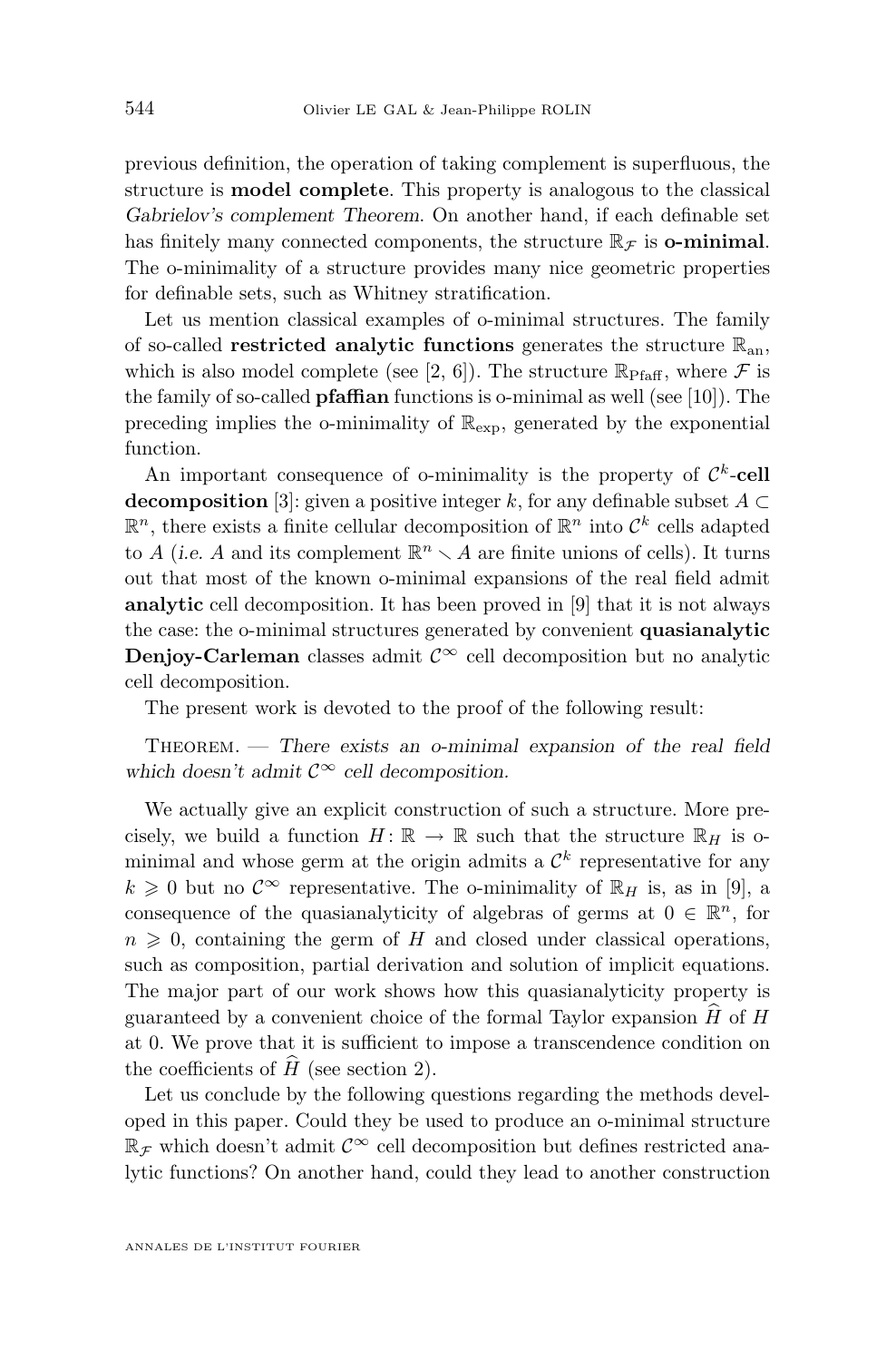<span id="page-3-0"></span>of an o-minimal structure which does admit smooth but not analytic cell decomposition? The interest of such an approach would be to circumvent the use of the deep (and difficult) Mandelbrojt's theorem needed in [\[9\]](#page-20-0), which states that any  $\mathcal{C}^{\infty}$  function defined on a compact interval is the sum of two functions belonging to different Denjoy-Carleman classes [\[8\]](#page-20-0).

#### **1. Main results**

Throughout this paper, the letters  $i, j, k, m, n, p$  and s range over N. We let  $x = (x', x_n)$  with  $x' = (x_1, \ldots, x_{n-1})$ , and  $y = (y', y_m)$  with  $y' =$  $(y_1, \ldots, y_{m-1})$  be tuples of indeterminates. A real valued germ is called weakly  $\mathcal{C}^{\infty}$  if it admits, for any non negative integer k, a  $\mathcal{C}^{k}$  representative. Likewise, a function  $f: \mathbb{R}^n \to \mathbb{R}$  is called **weakly**  $\mathcal{C}^{\infty}$  if its germ at 0 is weakly  $\mathcal{C}^{\infty}$ . We denote by  $\mathcal{W}_n$  the algebra of weakly  $\mathcal{C}^{\infty}$  germs at the origin of  $\mathbb{R}^n$ . For any germ  $g \in \mathcal{W}_n$ ,  $\hat{g} \in \mathbb{R}[[x_1,\ldots,x_n]]$  denotes its (infinite) Taylor expansion. Finally, we put  $I = [-1, 1]$ , and for  $r = (r_1, \ldots, r_n) \in$  $\mathbb{R}_{>0}^n$ ,  $I_r := [-r_1, r_1] \times \cdots \times [-r_n, r_n].$ 

Our proof of o-minimality is inspired by the method of [\[9\]](#page-20-0), which involves the **quasianalyticity** of algebras closed under some classical operations. Recall that a subalgebra  $\mathcal{A}_n \subset \mathcal{W}_n$  is **quasianalytic** if the only element of  $\mathcal{A}_n$  with zero Taylor expansion is the zero germ. The algebras considered here are defined in the following way. Consider a weakly  $\mathcal{C}^{\infty}$ function  $H: \mathbb{R} \to \mathbb{R}$ . We set  $\mathcal{A}(H)$  to be the smallest collection of algebras  $\mathcal{A}_n(H) \subset \mathcal{W}_n$ , with  $n \in \mathbb{N}$ , satisfying the following conditions:

- 1) The germ of H belongs to  $\mathcal{A}_1(H)$ , and polynomial germs in n variables belong to  $\mathcal{A}_n(H)$ ;
- 2) If  $f \in \mathcal{A}_n(H)$ , and if  $f_i$  denotes the restriction of f to the hyperplane  $x_i = 0$ , for  $i = 1, \ldots, n$ , then the germ which continuously extends  $(f - f_i) / x_i$  at  $0 \in \mathbb{R}^m$  belongs to  $\mathcal{A}_n(H)$ ;
- 3) If  $g_1, \ldots, g_m \in A_n(H)$  and  $f \in A_m(H)$ , then:

$$
f(g_1 - g_1(0), \ldots, g_m - g_m(0)) \in \mathcal{A}_n(H);
$$

4) If  $n > 1$  and  $f \in \mathcal{A}_n(H)$ , let

$$
g(x) = f(x) - f(0) - x_n \partial f / \partial x_n (0) + x_n,
$$

so that  $\partial g/\partial x_n(0) = 1$ . Then the germ  $\varphi \in \mathcal{W}_{n-1}$  defined by  $g(x', \varphi(x')) = 0$  belongs to  $\mathcal{A}_{n-1}(H)$ .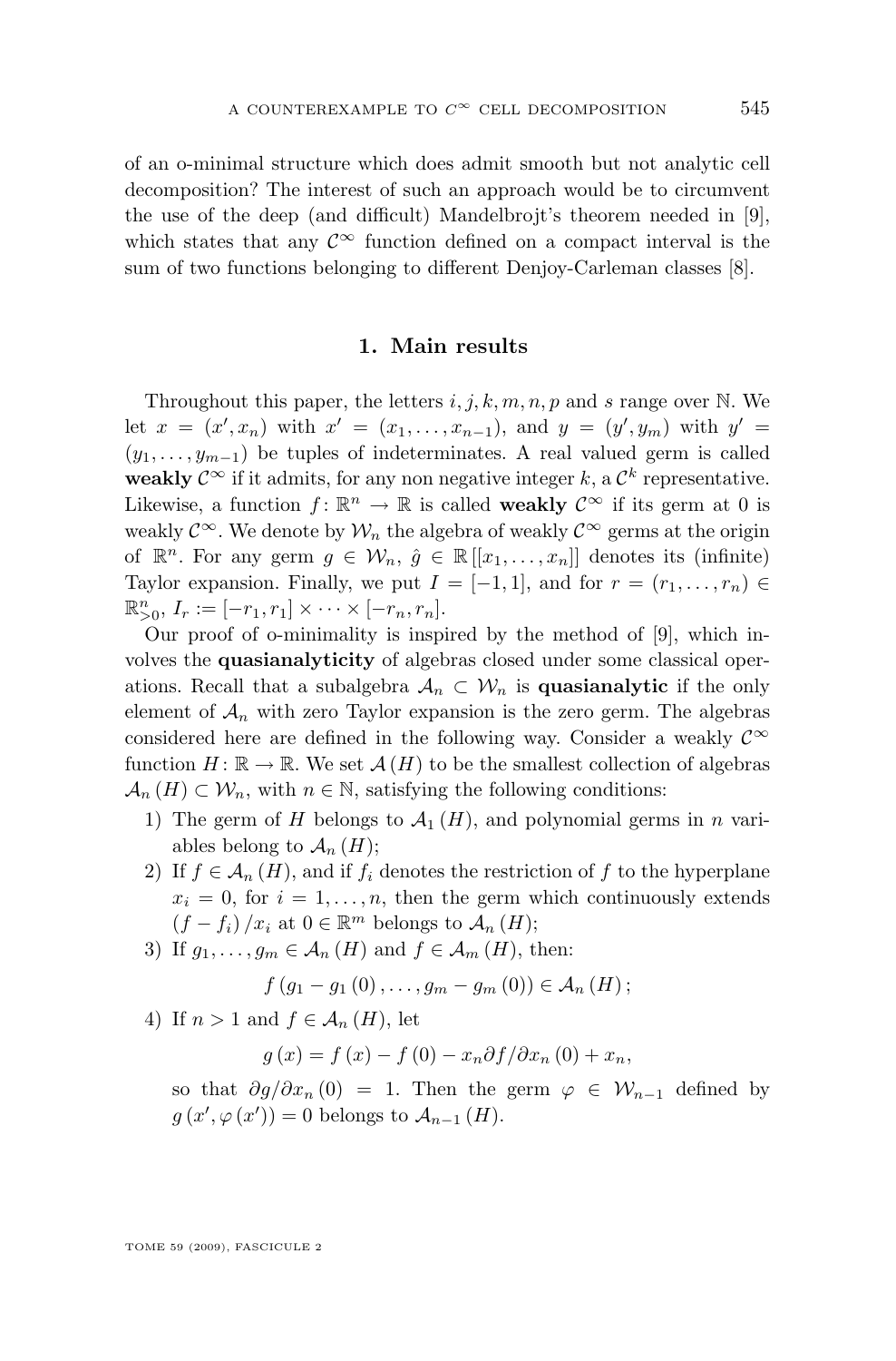<span id="page-4-0"></span>*Remark 1.1.*

- 1) A straightforward computation shows that these hypotheses imply the closure of the algebras  $\mathcal{A}_n(H)$  under partial differentiation.
- 2) The definition of the algebras  $\mathcal{A}_n(H)$  involves a slightly modified version of the usual composition of functions and implicit equations. These modified operations may be applied to any family of weakly  $\mathcal{C}^{\infty}$  germs, without checking the classical assumptions. Of course, if a germ  $f \in \mathcal{A}_n(H)$  satisfies  $f(0) = 0$  and  $\partial f/\partial x_n(0) \neq 0$ , the germ g associated with  $F(x) = \frac{1}{\partial f/\partial x_n(0)} f(x)$  as in the point 4) of the foregoing definition is actually equal to  $F$ . Hence the algebra  $\mathcal{A}_{n-1}(H)$  contains the implicit function defined by  $f(x) = 0$ .

The main result is an immediate consequence of the following theorems:

THEOREM A. — *There exists a weakly*  $C^{\infty}$  *function*  $H: \mathbb{R} \to \mathbb{R}$  *satisfying:*

- 1) the germ of H at the origin of R is not  $\mathcal{C}^{\infty}$ ;
- 2) the restriction of H to the complement of any neighborhood of  $0 \in \mathbb{R}$ *is piecewise given by finitely many polynomials (or* piecewise polynomial *for short);*
- 3) the algebras  $A_n(H)$  are quasianalytic.

THEOREM B. — *Consider a weakly*  $C^{\infty}$  *function*  $H: \mathbb{R} \to \mathbb{R}$  *satisfying* properties 2) and 3) of Theorem A. Then the structure  $\mathbb{R}_H$  is o-minimal. *Moreover, if*  $H$  *denotes the collection of all derivatives*  $H^{(i)}$ :  $I_{r_i} \to \mathbb{R}$  *of*  $H$ *restricted to a neighborhood*  $I_{r_i}$  *of* 0 *where*  $H \in C^{i}(I_{r_i})$ *, the structure*  $\mathbb{R}_{H_i}$ *is model complete.*

The main result follows from these theorems in the following way: if  $H$  is a function satisfying properties of Theorem A, there cannot exist in the ominimal structure  $\mathbb{R}_H$  any  $\mathcal{C}^{\infty}$  cell decomposition of the plane  $\mathbb{R}^2$  adapted to the graph of  $H$ .

We give in section 2 the proof of Theorem A, and in section [3](#page-14-0) the proof of Theorem B.

#### **2. Proof of Theorem A**

In order to build a function which satisfies the three properties of Theorem A, we proceed in two steps. We first show, following Borel's methods,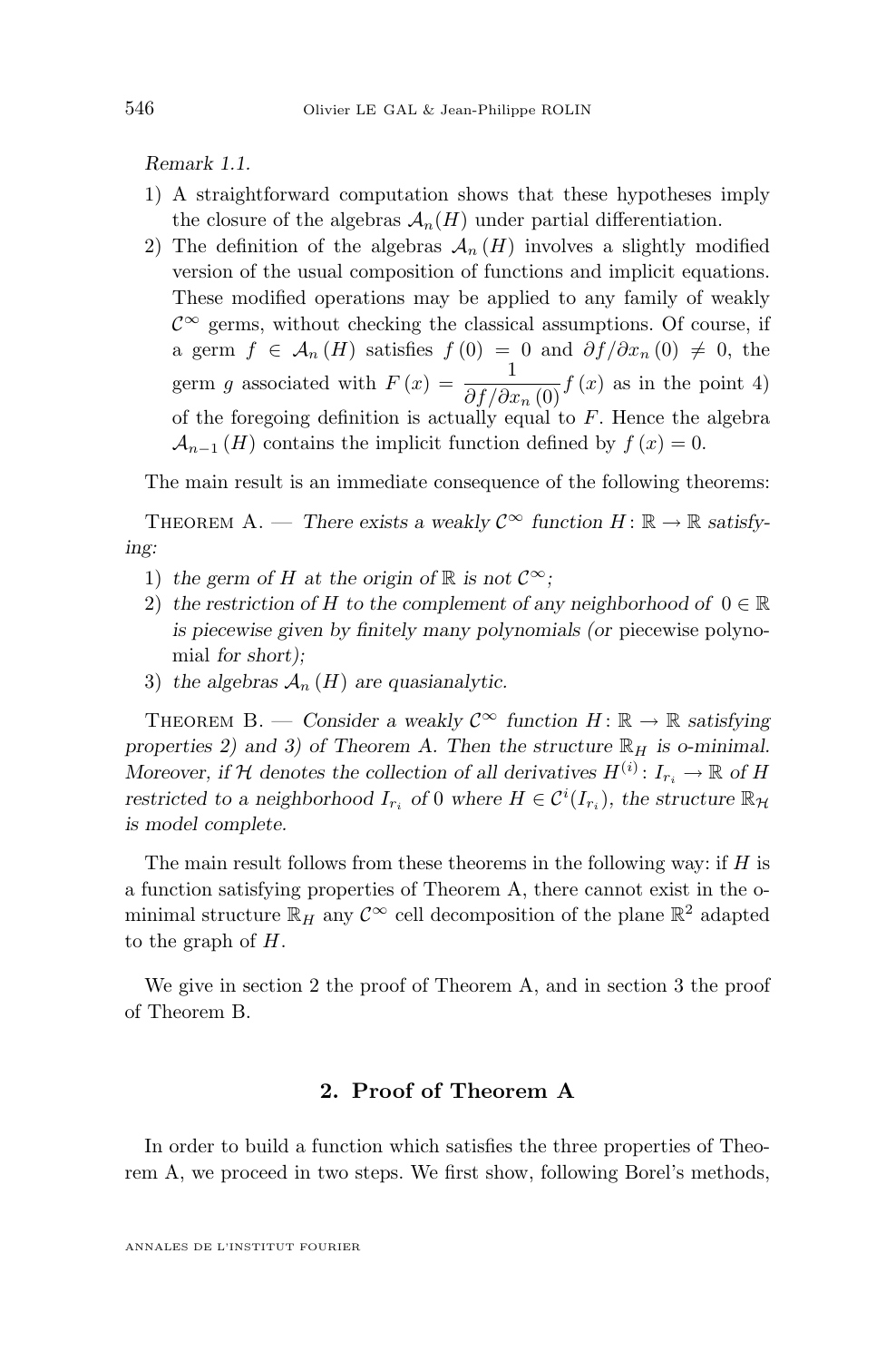<span id="page-5-0"></span>how any formal power series in one variable can be realized as the Taylor expansion at the origin of a weakly  $\mathcal{C}^{\infty}$  function H satisfying the two first properties. Then we give a number theoretic condition on the coefficients of the power series which insures, for this function  $H$ , the quasianalyticity of the algebras  $\mathcal{A}_n(H)$ .

#### **2.1.** A weakly  $\mathcal{C}^{\infty}$  version of Borel's Theorem

*Notation.* — For any compact polydisk  $B \subset \mathbb{R}^n$  and any integer  $m \geqslant 0$ , we denote by  $\lVert \cdot \rVert_{B_m}$  (or simply  $\lVert \cdot \rVert_m$  if B is clear from context) the norm defined on  $\mathcal{C}^m(B)$  by:

$$
||f||_{B,m} = \max_{|\alpha| \leq m} (||\partial^{\alpha} f/\partial x_{\alpha}||_{B,\infty})
$$

where  $\lVert \cdot \rVert_{B_{\infty}}$  denotes the supremum norm on B, and  $|\alpha| = \alpha_1 + \cdots + \alpha_n$ for every multi-index  $\alpha = (\alpha_1, \ldots, \alpha_n)$ .

Likewise, if  $B \subset \mathbb{R}^{n_1} \times \cdots \times \mathbb{R}^{n_s}$  is the cartesian product of compact polydisks  $B_i \subset \mathbb{R}^{n_i}$ ,  $i = 1, ..., s$ , we denote by  $\left\| \cdot \right\|_{B,m}$  (or  $\left\| \cdot \right\|_m$ ) the norm defined on  $\mathcal{C}^m(B_1) \times \cdots \times \mathcal{C}^m(B_s)$  by

$$
||(f_1,\ldots,f_s)||_{B,m}=\max_{i=1,\ldots,s}||f_i||_{B_i,m}.
$$

From now on, we consider each space  $\mathcal{C}^m(B)$  with its topology of Banach space induced by the norm  $\lVert \cdot \rVert_{B,m}$ .

LEMMA 2.1. — Let  $\hat{f}(x_1) \in \mathbb{R}[[x_1]]$ . There exists a weakly  $\mathcal{C}^{\infty}$  function *whose germ at*  $0 \in \mathbb{R}$  *is not*  $\mathcal{C}^{\infty}$ *, which admits*  $\hat{f}$  *as a Taylor expansion, and which is piecewise polynomial in restriction to the complement of any neighborhood of the origin.*

*Proof. —* We adapt the classical proof of Borel's Theorem, as it can be found for example in [\[7\]](#page-20-0).

For each integer *i*, let  $P_i$  be the polynomial  $P_i(x_1) = (1 - x_1)^i (1 + x_1)^i$ . We define, for  $\varepsilon \in (0,1)$ , a function  $v_i^{\varepsilon}$  by:

$$
v_i^{\varepsilon}(x_1) = \begin{cases} x_1^i P_i\left(\frac{x_1}{\varepsilon}\right) & \text{if } x_1 \in (-\varepsilon, \varepsilon) \\ 0 & \text{otherwise.} \end{cases}
$$

A straightforward computation shows that, for  $i\geqslant 1,$  the functions  $v_i^\varepsilon$  and their derivatives satisfy the following properties:

i) For  $0 \leq m < i$ , we have  $v_i^{\varepsilon} \in \mathcal{C}^m (I)$ ,  $(v_i^{\varepsilon})^{(m)} (0) = 0$  and  $||v_i^{\varepsilon}||_m \to 0$ when  $\varepsilon \to 0$ .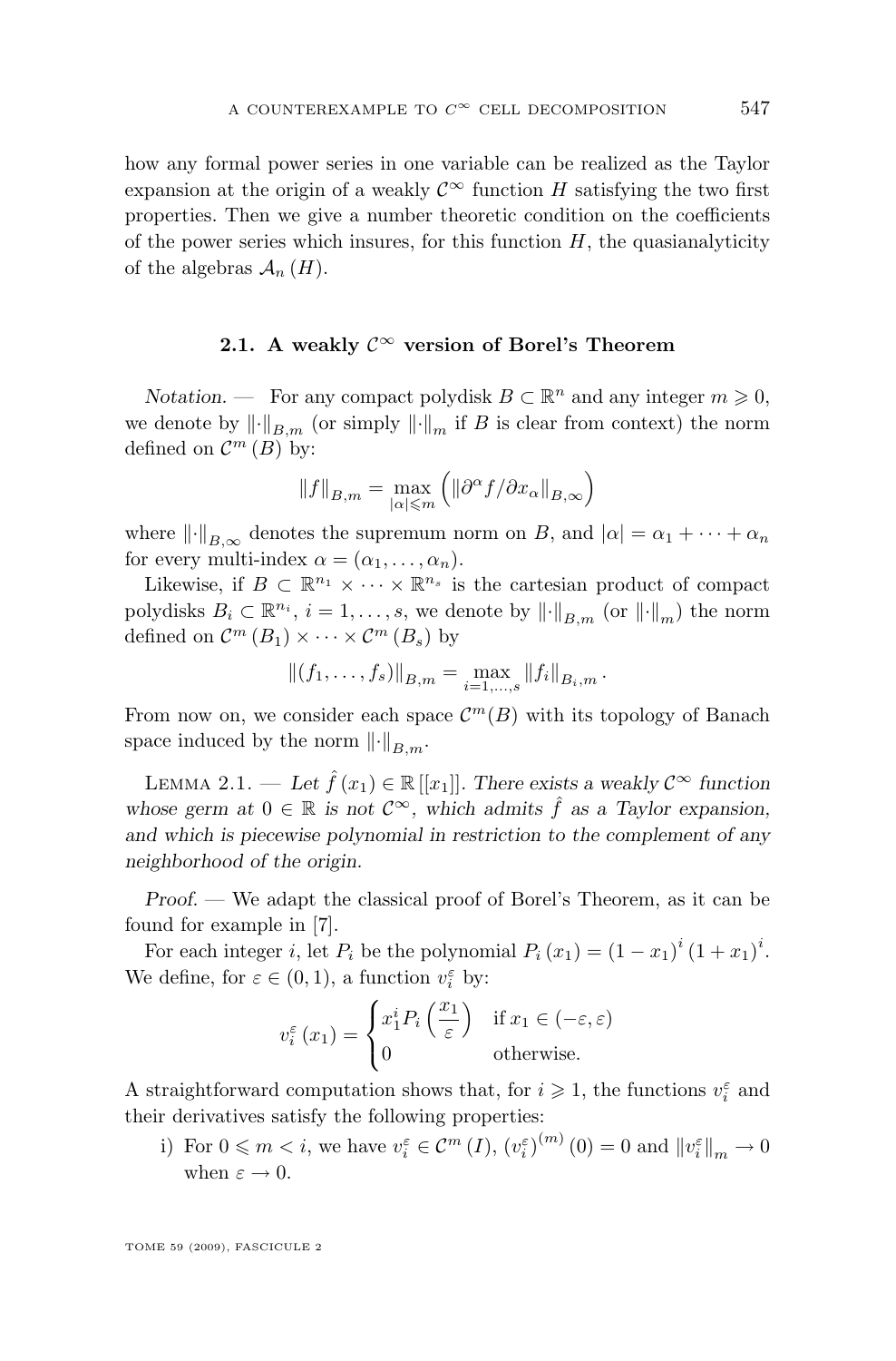<span id="page-6-0"></span>ii)  $(v_i^{\varepsilon})^{(i)}(0) = i!$ . This value does in particular not depend on  $\varepsilon$ . Consider now a formal power series  $\hat{f}(x_1) = \sum a_i x_1^i$ . For each  $i \in \mathbb{N}$ , we define recursively the values  $\varepsilon_i, b_i$ . We fix  $b_0 = a_0$  and  $\varepsilon_0 = 1$ . For  $i > 0$ , suppose  $b_0, b_1, \ldots, b_{i-1}$  and  $\varepsilon_0, \varepsilon_1, \ldots, \varepsilon_{i-1}$  defined, and let  $h_{i-1} =$  $\sum_{k=0}^{i-1} b_k v_k^{\varepsilon_k}$ . We fix  $b_i = a_i - \frac{h_{i-1}^{(i)}(0)}{i!}$  $\frac{1}{i!}$ . We then have  $(h_{i-1} + b_i v_i^{\varepsilon})^{(i)}(0) = i! a_i.$ 

By i), there exists a value  $\varepsilon_i$  in  $(0, \inf(1/i, \varepsilon_{i-1}))$  such that  $||b_i v_i^{\varepsilon_i}||_{I, i-1}$  $1/2^i$ . Therefore, for any  $m \geqslant 0$ , the series  $\sum b_i v_i^{\varepsilon_i}$  is normally convergent in  $\mathcal{C}^m(I_{\varepsilon_m})$ . It defines a weakly  $\mathcal{C}^\infty$  function on  $(-1,1)$ , which is not  $\mathcal{C}^\infty$  on the sequence  $\varepsilon_i \to 0$ . Hence its germ at 0 is not  $\mathcal{C}^{\infty}$ . Finally, since  $(v_i^{\varepsilon_i})^{(m)}(0) =$ 0 for  $i > m$ , its Taylor expansion at 0 is exactly the series  $\hat{f}$ .

*Notation.* — Given a power series  $\hat{f}(x_1) \in \mathbb{R}[[x_1]]$ , the function built in the preceding lemma is called the **special realization** of  $\hat{f}$ .

#### **2.2. Definition of operators**

Given a weakly  $\mathcal{C}^{\infty}$  function H, the algebras  $\mathcal{A}_n(H)$ ,  $n \in \mathbb{N}$ , are the smallest algebras containing the germ of  $H$  at the origin, closed under some classical operations (see section [1\)](#page-3-0). In order to study their properties, we establish a formalism of *operators,* such that every element of these algebras is the image of the germ of  $H$  under such an operator. Moreover, having in mind a proof of quasianalyticity, we also need to describe the action of these operators on formal power series.

**Operators acting on weakly** C<sup>∞</sup> **germs.** An **elementary operator** is one of the following, where  $n, m$  denote any non negative integers:

- 1) the sum and the product acting on  $\mathcal{W}_n \times \mathcal{W}_n$ ;
- 2) the natural embedding  $\mathcal{W}_n \to \mathcal{W}_{n+1}$ ;
- 3) for any  $c \in \mathbb{R}$ , the constant operator  $\mathcal{W}_1 \to \mathcal{W}_0$  defined by  $f \mapsto c$ ;
- 4) for  $1 \leq i \leq n$ , the coordinates operators  $\mathcal{W}_1 \to \mathcal{W}_n$  defined by  $f \mapsto x_i$ ;
- 5) the monomial division operators  $\mathcal{W}_n \to \mathcal{W}_n$  defined for  $i = 1, \ldots, n$ by  $f \mapsto D_i(f)$ , where  $D_i(f)$  is the germ at  $0 \in \mathbb{R}^n$  of the continuous extension of  $(f - f_i)/x_i$ , if  $f_i$  denotes the restriction of f to the hyperplane  $\{x_i = 0\};$
- 6) the composition operators  $\mathcal{W}_m \times \mathcal{W}_n^m \to \mathcal{W}_n$  defined by

$$
(f,g_1,\ldots,g_m)\mapsto f(g_1-g_1(0),\ldots,g_m-g_m(0));
$$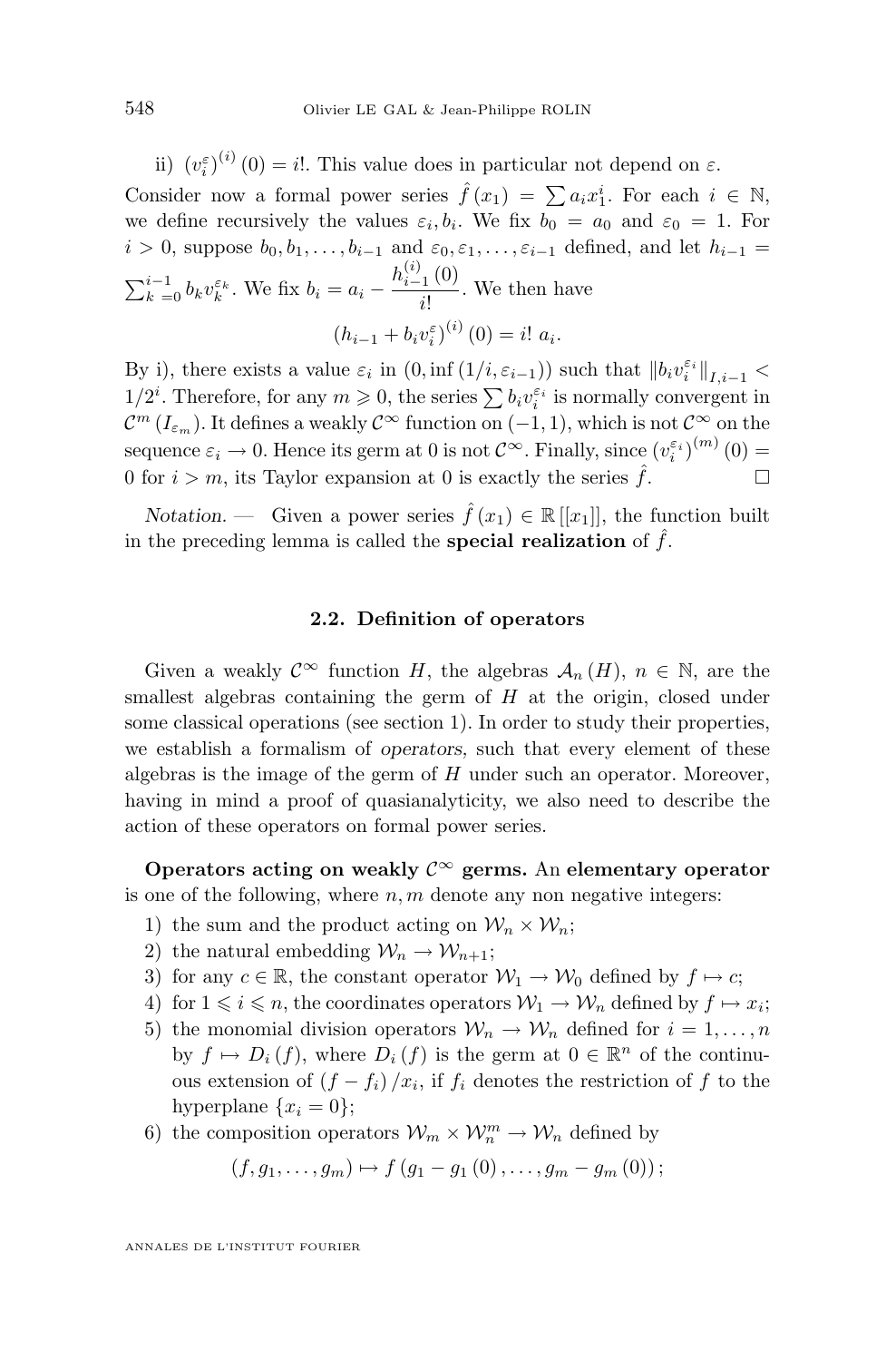<span id="page-7-0"></span>7) the implicit function operator  $W_n \to W_{n-1}$  defined for  $n > 1$  by  $f \mapsto \varphi$ , where  $\varphi \in \mathcal{W}_{n-1}$  is the germ characterized by  $\varphi(0) = 0$  and  $g(x', \varphi(x')) = 0$ , with  $x' = (x_1, \ldots, x_{n-1})$  and

$$
g = f - f(0) - x_n \partial f / \partial x_n(0) + x_n
$$

(note that  $q$  satisfies the hypotheses of the Implicit Function Theorem).

We call **operator** a finite composition of elementary operators. According to [1.1,](#page-4-0) the *partial differentiation with respect to any coordinate* is an operator. Moreover, given a germ  $H \in \mathcal{W}_1$  and a positive n, for every element  $q \in \mathcal{A}_n(H)$  there exists (at least) one operator  $\mathcal L$  such that  $\mathcal L(H) = q$ .

**Operators acting on formal power series.** We remark that, for any  $(f_1, \ldots, f_s) \in \mathcal{W}_{n_1} \times \cdots \times \mathcal{W}_{n_s}$  and any operator  $\mathcal L$  acting on  $\mathcal{W}_{n_1} \times \cdots \times$  $\mathcal{W}_{n_s}$ , the Taylor expansion of  $\mathcal{L}(f_1,\ldots,f_s)$  only depends on the Taylor expansion of  $f_1, \ldots, f_s$ . Therefore  $\mathcal L$  has a "formal counterpart"  $\mathcal L$  acting on  $\mathbb{R}[[x_1,\ldots,x_{n_1}]] \times \cdots \times \mathbb{R}[[x_1,\ldots,x_{n_s}]],$  such that

$$
\widehat{\mathcal{L}(f_1,\ldots,f_s)}=\widehat{\mathcal{L}}\left(\widehat{f}_1\ldots,\widehat{f}_s\right), (f_1,\ldots,f_s)\in\mathcal{W}_{n_1}\times\cdots\times\mathcal{W}_{n_s}.
$$

By [2.1,](#page-5-0) since each formal series can be realized by a weakly  $\mathcal{C}^{\infty}$  germ, it would be equivalent to define formal operators as in the definition of germ's operators, replacing  $\mathcal{W}_n$  by  $\mathbb{R}[[x_1,\ldots,x_n]]$ . In particular, each formal operator is a finite composition of elementary formal operators, and if  $\mathcal{L} =$  $\mathcal{L}_1 \circ \cdots \circ \mathcal{L}_k$ , where the  $\mathcal{L}_i$ 's are elementary, then we have  $\mathcal{L} = \mathcal{L}_1 \circ \cdots \circ \mathcal{L}_k$ .

#### **2.3. Continuity of operators**

In order to prove a quasianalyticity property for operators, we need in the next section the following classical property, which states how operators act on functions. Actually, for a map f and an operator  $\mathcal{L}$ , since the definition domain of  $\mathcal{L}(f)$  depends a priori on f, operators are not well defined on maps spaces. But we have the following:

PROPOSITION 2.2. — Let  $\mathcal{L}: \mathcal{W}_{n_1} \times \cdots \times \mathcal{W}_{n_s} \to \mathcal{W}_m$  be an operator. *Then*  $\mathcal L$  *admits an* order of derivation  $d$ , in the following meaning. Set  $r =$  $(r_1, \ldots, r_s) \in \mathbb{R}^{n_1}_{>0} \times \cdots \times \mathbb{R}^{n_s}_{>0}$  and  $U = I_{r_1} \times \cdots \times I_{r_s}$ . Then, for  $l \geq d$  and any *s*-tuple of functions  $f = (f_1, \ldots, f_s)$  in  $\mathcal{C}^l(U)$ , shrinking r if necessary, *there exist a neighborhood* W of  $(f_1, \ldots, f_s)$  in  $\mathcal{C}^l(I_{r_1}) \times \cdots \times \mathcal{C}^l(I_{r_s})$  and  $r' \in \mathbb{R}_{\geq 0}^m$  such that  $\mathcal L$  is well defined and continuous from W to  $\mathcal C^{l-d}(I_{r'})$ .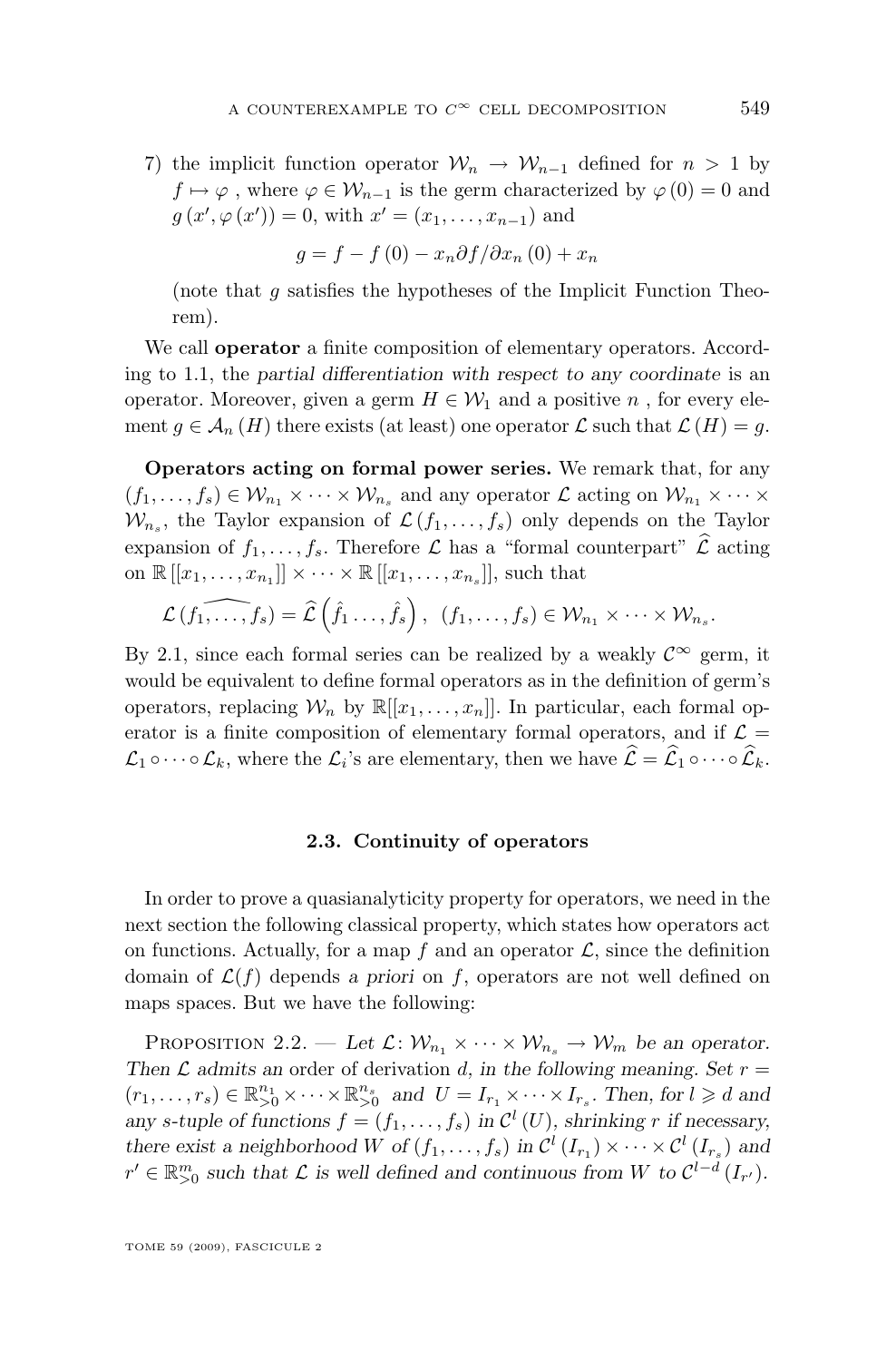Let us give a sketch of proof for this proposition.

*Proof.* — An operator  $\mathcal{L}$  being a finite composition of elementary operators, we proceed by induction on the *length* of L. In a first step we prove the proposition for elementary operators, and more precisely for the monomial division, composition and implicit function operators (the result for other elementary operators being obvious).

**Proof of [2.2](#page-7-0) for the monomial division operator.** Consider the monomial division operator  $\mathcal L$  defined on  $\mathcal W_n$  by:

$$
\mathcal{L}(f)(x) = \frac{f(x', x_n) - f(x', 0)}{x_n}.
$$

We claim that the *order of derivation* of  $\mathcal L$  is 1. Consider indeed an integer  $l \geq 1, r \in \mathbb{R}_{>0}^n$  and a function  $f \in \mathcal{C}^l(I_r)$ . Then we have

$$
\mathcal{L}(f)(x) = \int_0^1 \frac{\partial f}{\partial x_n}(x', tx_n) dt, \text{ for } x \in I_r.
$$

This equality shows that the linear operator  $\mathcal L$  is a bounded operator from  $\mathcal{C}^{l}\left(I_{r}\right)$  to  $\mathcal{C}^{l-1}\left(I_{r}\right)$ .

**Proof of [2.2](#page-7-0) for the implicit functions.** We actually prove the result for a system of implicit equations. Consider an integer  $l \geq 1$ , a polyradius  $r \in \mathbb{R}_{>0}^{n+m}$ , and a tuple  $F = (f_1, \ldots, f_m)$  of elements of  $\mathcal{C}^l(I_r)$ . We denote by x the n-tuple  $(x_1, \ldots, x_n)$ , and by y the m-tuple  $(y_1, \ldots, y_m)$ . For any  $\overline{F} \in \mathcal{C}^l(I_r)$ , let  $\overline{G}$  be the  $\mathcal{C}^l$  map defined on  $I_r$  by:

(2.1) 
$$
\overline{G}(x,y) = \overline{F}(x,y) - \overline{F}(0) + (\text{Id} - \partial_y \overline{F}(0)) (y),
$$

where Id is the identity of  $\mathbb{R}^m$ . Notice that  $\partial_y \overline{G}(0) =$  Id. Consider now the map  $\Psi: \mathcal{C}^l(I_r) \times I_r \to \mathbb{R}^m$  defined by

$$
\Psi\left(\overline{F},x,y\right)=\overline{G}\left(x,y\right).
$$

We see that  $\Psi$  is continuously differentiable and satisfies the implicit function hypothesis with respect to  $y$ . It follows from the Implicit Function Theorem applied to the Banach space  $\mathcal{C}^l(I_r) \times \mathbb{R}^{n+m}$  that there exist a  $\mathcal{C}^l$ neighborhood U of F, a polyradius  $(r', r'') \in \mathbb{R}_{>0}^n \times \mathbb{R}_{>0}^m$ , and a continuously differentiable map  $\Phi: U \times I_{r'} \to I_{r''}$  such that, for  $(\overline{F}, x, y) \in U \times I_{r'} \times I_{r''}$ ,

$$
\Psi\left(\overline{F},x,y\right)=0 \Leftrightarrow y=\Phi\left(\overline{F},x\right).
$$

Since x ranges over the compact set  $I_{r'}$  the operator  $\mathcal{L} \colon \overline{F} \mapsto \Phi(\overline{F},.)$  is continuous from U to  $\mathcal{C}^l(I_{r'})$ . Therefore, the implicit function operator admits 1 as an order of derivation.

ANNALES DE L'INSTITUT FOURIER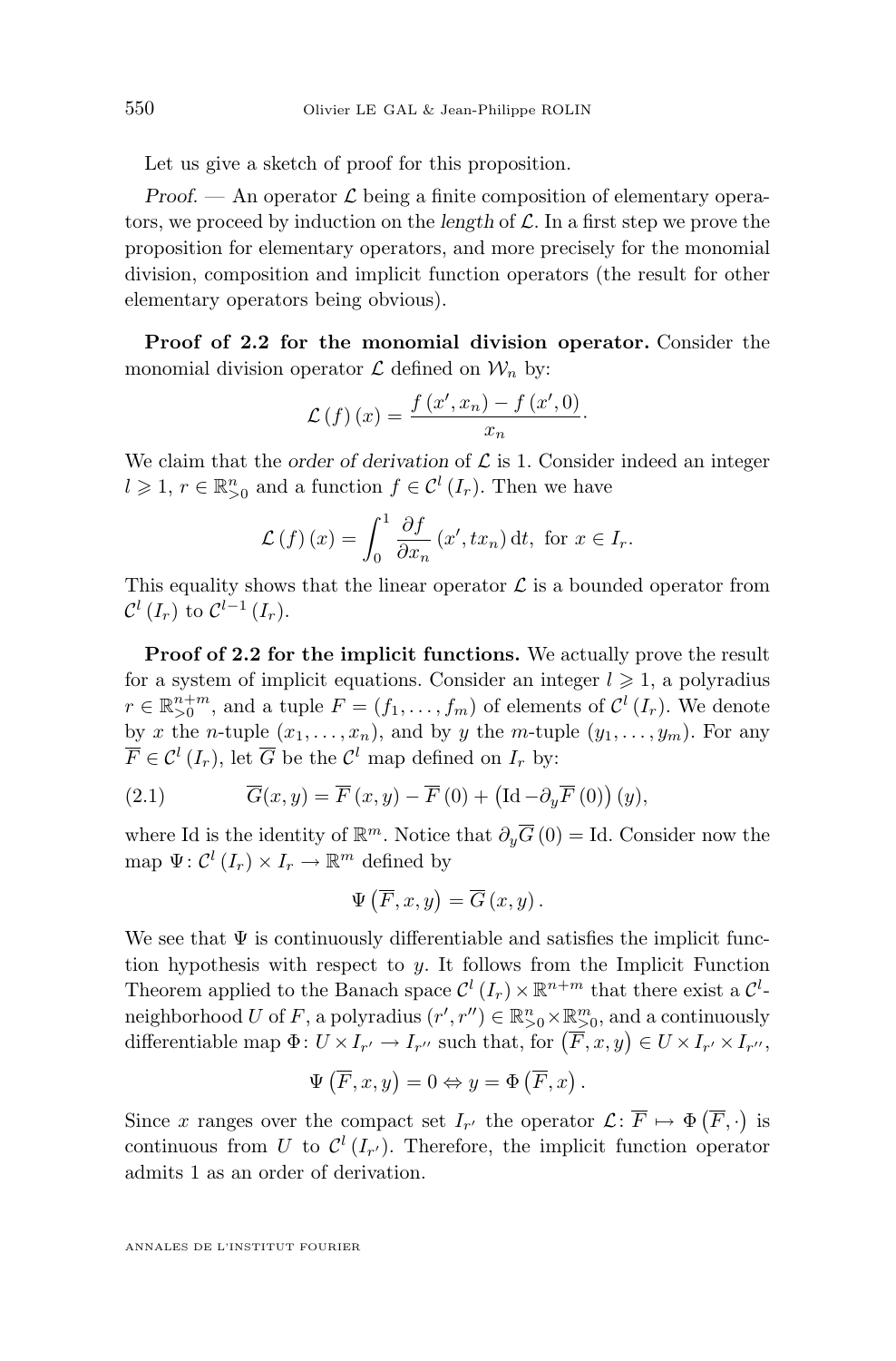**Proof of [2.2](#page-7-0) for the composition operator.** We claim that the order of derivation of the composition operator is at most one. Actually, this operator may be defined via a system of implicit equations, in the following way. Consider a polydisk  $I_r \times (I_{r'})^m$ , with  $r \in \mathbb{R}_{>0}^m$  and  $r' \in \mathbb{R}_{>0}^n$ . Let  $l \geq 1$ and  $(f, g_1, \ldots, g_m) \in C^l(I_r) \times (C^l(I_{r'}))^m$ . After shrinking r' if necessary, there exists a  $\mathcal{C}^l$ -neighborhood U of  $(f, g_1, \ldots, g_m)$  such that the composition  $\bar{f}(\bar{g}_1 - \bar{g}_1(0), \ldots, \bar{g}_m - \bar{g}_m(0))$  is well defined for  $(\bar{f}, \bar{g}_1, \ldots, \bar{g}_m) \in U$ . Moreover the equation

$$
z = \bar{f}(\bar{g}_{1}(x) - \bar{g}_{1}(0), \ldots, \bar{g}_{m}(x) - \bar{g}_{m}(0)),
$$

for  $x \in I_{r'}$ , is equivalent to the system

$$
\exists y = (y_1, \dots, y_m) \in I_r \begin{cases} \bar{g}_1(x) - \bar{g}_1(0) - y_1 & = 0 \\ \vdots & \vdots \\ \bar{g}_m(x) - \bar{g}_m(0) - y_m & = 0 \\ \bar{f}(y_1, \dots, y_m) - z & = 0 \end{cases}
$$

which satisfies the implicit function hypothesis with respect to the variables  $(y_1, \ldots, y_m, z)$ . Consequently, if we let

$$
\overline{F}(x, y, z) = (\bar{g}_1(x) - \bar{g}_1(0) - y_1, \dots, \bar{g}_m(x) - \bar{g}_m(0) - y_m, \bar{f}(y) - z)
$$

we simply apply the foregoing continuity result for the implicit system

$$
\left(\partial_{y,z}\overline{F}\left(0\right)\right)^{-1}\cdot\overline{F}\left(x,y,z\right)=0
$$

which continuously depends on  $\overline{F}$ . The order of derivation of the composition operator is therefore at most 1.

**Proof of [2.2](#page-7-0) for any operator.** Suppose that the proposition holds for any operator of length less than or equal to  $\ell-1 \geq 1$ , and let  $\mathcal{L}: \mathcal{W}_{n_1} \times \cdots \times$  $W_{n_s} \to W_m$  be an operator of length  $\ell$ . We may write  $\mathcal{L} = \mathcal{L}_0 (\mathcal{L}_1, \ldots, \mathcal{L}_k)$ where  $\mathcal{L}_0$  is elementary and each  $\mathcal{L}_i$ ,  $i = 1, \ldots, k$ , has length less than  $\ell$ . We easily conclude by applying the induction hypothesis to the  $\mathcal{L}_i$ 's and the previous continuity results to  $\mathcal{L}_0$ .

*Remark 2.3.* — Let  $H: \mathbb{R} \to \mathbb{R}$  be a weakly  $C^{\infty}$  function, with germ  $H$ at 0, and  $f = \mathcal{L}(\tilde{H})$  be a germ in  $\mathcal{A}_n(H)$ . As a direct consequence of the proposition, for each i, there exist a restriction  $H_i$  of  $H$ , and a polyradius  $r_i \in \mathbb{R}_{>0}^n$ , such that  $\mathcal{L}(H_i)$  be well defined and  $\mathcal{C}^i$  on  $I_{r_i}$ . Each germ f in  $\mathcal{A}_n(H)$  then admits a **natural representative** defined on an appropriate  $I_{r_0}$ , and  $\mathcal{C}^i$  on a small enough polydisk  $I_{r_i}$ .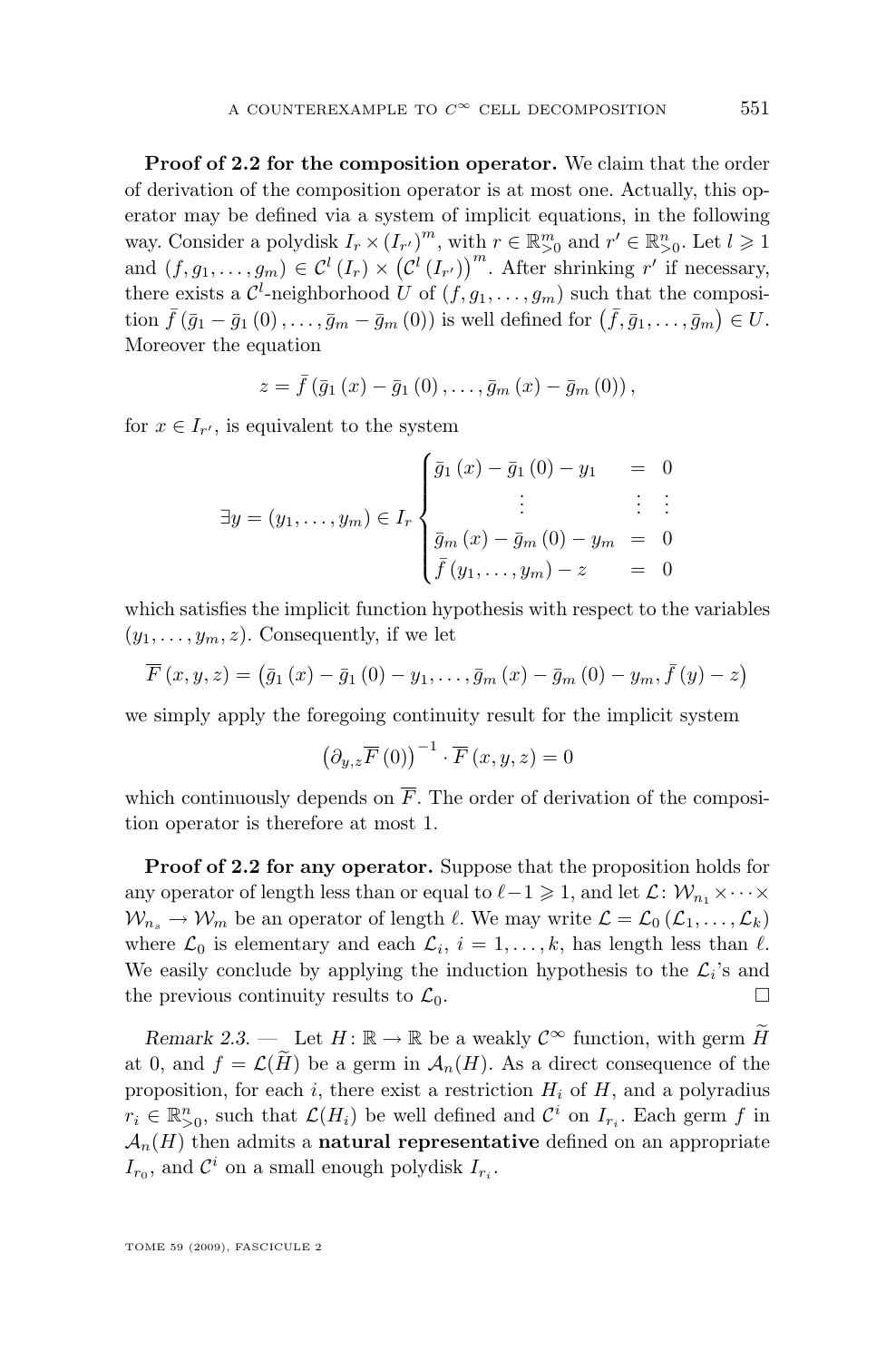#### **2.4. Quasianalyticity for operators**

<span id="page-10-0"></span>This section is devoted to the proof of the following *quasianalyticity property for operators*, which is a key step in the proof of Theorem A. It shows that no "flat" operator exists, which would map each germ on a "flat" germ, excepted for the null one.

LEMMA 2.4. — Let  $\mathcal L$  be an operator acting on  $\mathcal W_1$ . If  $\widehat{\mathcal L} = 0$  then  $\mathcal L = 0$ .

*Proof.* — Consider an operator  $\mathcal{L}: \mathcal{W}_1 \to \mathcal{W}_n$  with order of derivation d, such that  $\hat{\mathcal{L}} = 0$ . We fix a germ  $f \in \mathcal{W}_1$ . It follows from Proposition [2.2](#page-7-0) that there exist  $r > 0$ , and a representative  $f_0$  of  $f$  in  $\mathcal{C}^d(I_r)$ , a  $\mathcal{C}^d$ -neighborhood U of f and a compact neighborhood V of  $0 \in \mathbb{R}^n$  such that the operator  $\mathcal L$ is well defined and continuous from U to  $\mathcal{C}^0(V)$ .

Consider now a sequence  $(P_k)$  of polynomials which converges to  $f_0$  in  $\mathcal{C}^d(I_r)$ . The sequence  $\mathcal{L}(P_k)$  tends to  $\mathcal{L}(f_0)$  in  $\mathcal{C}^0(V)$ . Since  $\mathcal{L} = 0$ , we have  $\widehat{\mathcal{L}(P_k)} = \widehat{\mathcal{L}}(\widehat{P}_k) = 0$ . This implies, since the functions  $\mathcal{L}(P_k)$  are analytic, that  $\mathcal{L}(P_k) = 0$ . By continuity,  $\mathcal{L}(f_0) = 0$ , and then  $\mathcal{L}(f) = 0$ . Since  $\mathcal{L}(f) = 0$  for arbitrary f, we deduce that  $\mathcal{L} = 0$ .

#### **2.5. Algebraic expression for operators**

In order to obtain a condition for the quasianalyticity of the algebras  $\mathcal{A}_n(H)$ , we need a precise description of the action of operators on formal power series. This classical result of commutative algebra is explained in the following lemma, for which we give a short proof:

LEMMA 2.5. — Let  $\hat{\mathcal{L}}$  be a formal operator acting on  $\mathbb{R}[[x_1, \ldots, x_{n_1}]] \times$  $\cdots \times \mathbb{R}[[x_1,\ldots,x_{n_s}]]$  with values in  $\mathbb{R}[[x_1,\ldots,x_n]]$ . If  $\hat{g}_i \in \mathbb{R}[[x_1,\ldots,x_{n_i}]]$ ,  $i = 1, \ldots, s$ , are given by  $\hat{g}_i(x_1, \ldots, x_{n_i}) = \sum g_{i,\beta} x^{\beta}$ , then there exist *a* tuple  $a \in \mathbb{R}^q$  and, for any multi-index  $\alpha \in \mathbb{N}^n$ , an integer  $N_\alpha$  and a *polynomial*

$$
P_{\alpha} \in \mathbb{Z}[X_1, \ldots, X_q, Y_1, \ldots, Y_{N_{\alpha}}],
$$

*such that:*

(2.2) 
$$
\widehat{\mathcal{L}}(\hat{g}_1,\ldots,\hat{g}_s) = \sum_{\alpha \in \mathbb{N}^n} P_{\alpha}(a,\tilde{g}_{\alpha}) x^{\alpha}
$$

where  $\tilde{g}_{\alpha}$  denotes a  $N_{\alpha}$ -tuple of coefficients of  $\hat{g}_1, \ldots, \hat{g}_s$ .

ANNALES DE L'INSTITUT FOURIER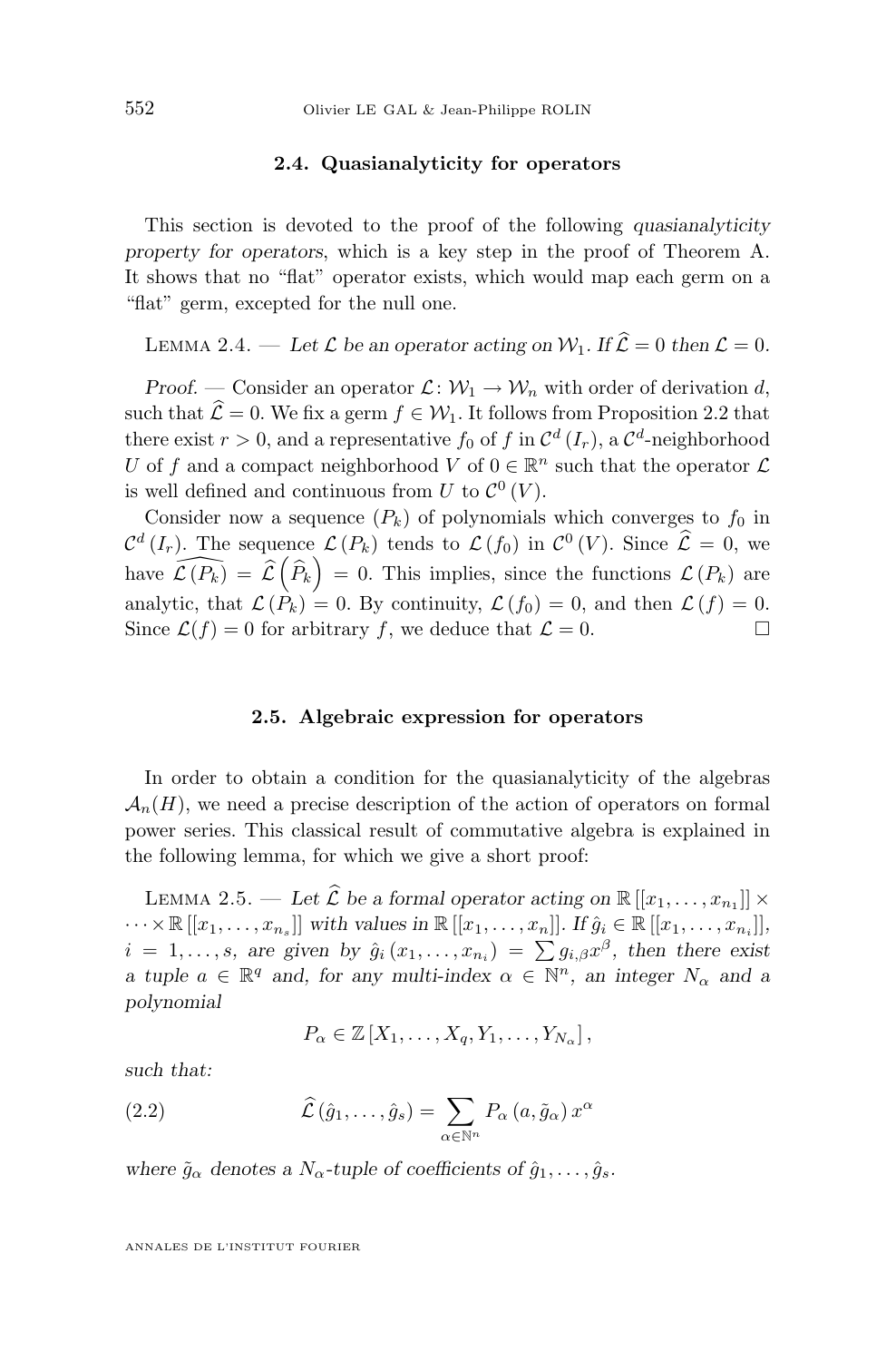*Proof.* — The operator  $\hat{\mathcal{L}}$  is a finite composition of elementary operators. The proof is an induction on the length  $\ell$  of this composition.

1) If  $\ell = 1$ , the operator  $\widehat{\mathcal{L}}$  is elementary. If  $\widehat{\mathcal{L}}$  is an operator of type 1), 2), 3), 4) or 5), the result is clear. If  $\hat{\mathcal{L}}$  is a composition operator  $\mathbb{R}[[x_1, ..., x_m]] \times (\mathbb{R}[[x_1, ..., x_n]])^m \to \mathbb{R}[[x_1, ..., x_n]],$  we have:

<sup>L</sup>b(f, g1, . . . , gm) = <sup>X</sup> α∈N<sup>m</sup> fα X β∈Nnr{0} g1,βx β α<sup>1</sup> · · · X β∈Nnr{0} gm,βx β α<sup>m</sup>

The result is obtained by expanding the above expression and rearranging the powers of  $x$ .

Finally, if  $\hat{\mathcal{L}}$  is an implicit function operator, and  $\hat{f} \in \mathbb{R}[[x_1, \ldots, x_n]]$ , we expand the equation solved by  $\hat{\mathcal{L}}(f)$ . We obtain a triangular system of polynomial equations. Notice that we actually solve an implicit equation  $g(x', x_n) = 0$  with  $\partial g/\partial x_n(0) = 1$  (see section [2.2](#page-6-0) for the definition of elementary operators). Therefore, solutions of the above triangular systems may be expressed as polynomials (and not rational fractions) in the coefficients of  $\hat{f}$ .

2) If  $\ell > 1$ , the operator  $\hat{\mathcal{L}}$  is the composition of an elementary operator  $\widehat{\mathcal{B}}$  with operators whose length are strictly smaller than  $\ell$ :

$$
\widehat{\mathcal{L}}(\hat{g}_1,\ldots,\hat{g}_s)=\widehat{\mathcal{B}}\left(\widehat{\mathcal{L}}_1(\hat{g}_1,\ldots,\hat{g}_s),\ldots,\widehat{\mathcal{L}}_k(\hat{g}_1,\ldots,\hat{g}_s)\right),\,
$$

with each  $\hat{g}_i \in \mathbb{R}[[x_1, \ldots, x_{n_i}]]$ . According to the induction hypothesis, for each operator  $\widehat{\mathcal{L}}_i$  there exist  $a_i \in \mathbb{R}^{q_i}$  and polynomials  $P_{\alpha,i}$  such that

$$
\widehat{\mathcal{L}}_i(\hat{g}_1,\ldots,\hat{g}_s)=\sum_{\alpha\in\mathbb{N}^{m_i}}P_{\alpha,i}\left(a_i,\tilde{g}_{\alpha,i}\right)x^{\alpha}
$$

where  $x = (x_1, \ldots, x_{m_i})$  and each  $\tilde{g}_{\alpha,i}$  is a finite family of coefficients of  $\hat{g}_1, \ldots, \hat{g}_s$ . On another hand, to the operator  $\hat{\mathcal{B}}$  are associated a tuple  $a \in \mathbb{R}^q$  and polynomials  $Q_\beta$  such that for any  $\hat{h}_1, \ldots, \hat{h}_k$ , with  $\hat{h}_i \in$  $\mathbb{R}[[x_1, \ldots, x_{m_i}]]$ :

$$
\widehat{\mathcal{B}}\left(\hat{h}_1,\ldots,\hat{h}_k\right)=\sum_{\beta\in\mathbb{N}^n}Q_\beta\left(a,\tilde{h}_\beta\right)x^\beta
$$

where  $x = (x_1, \ldots, x_n)$  and each  $\tilde{h}_{\beta}$  is a finite family of coefficients of  $\hat{h}_1, \ldots, \hat{h}_k$ . Therefore,

$$
\widehat{\mathcal{B}}\left(\widehat{\mathcal{L}}_1\left(\hat{g}_1,\ldots,\hat{g}_s\right),\ldots,\widehat{\mathcal{L}}_k\left(\hat{g}_1,\ldots,\hat{g}_s\right)\right)=\sum_{\beta\in\mathbb{N}^n}Q_\beta\left(a,(P_{\alpha,i}\widetilde{\left(a_i,\tilde{g}_{\alpha,i}\right)})_\beta\right)x^\beta.
$$

Hence the expansion of the formal power series  $\widehat{\mathcal{B}}\left(\widehat{\mathcal{L}}_1,\ldots,\widehat{\mathcal{L}}_k\right)(\hat{g}_1,\ldots,\hat{g}_s)$ has the required shape.  $\Box$ 

TOME 59 (2009), FASCICULE 2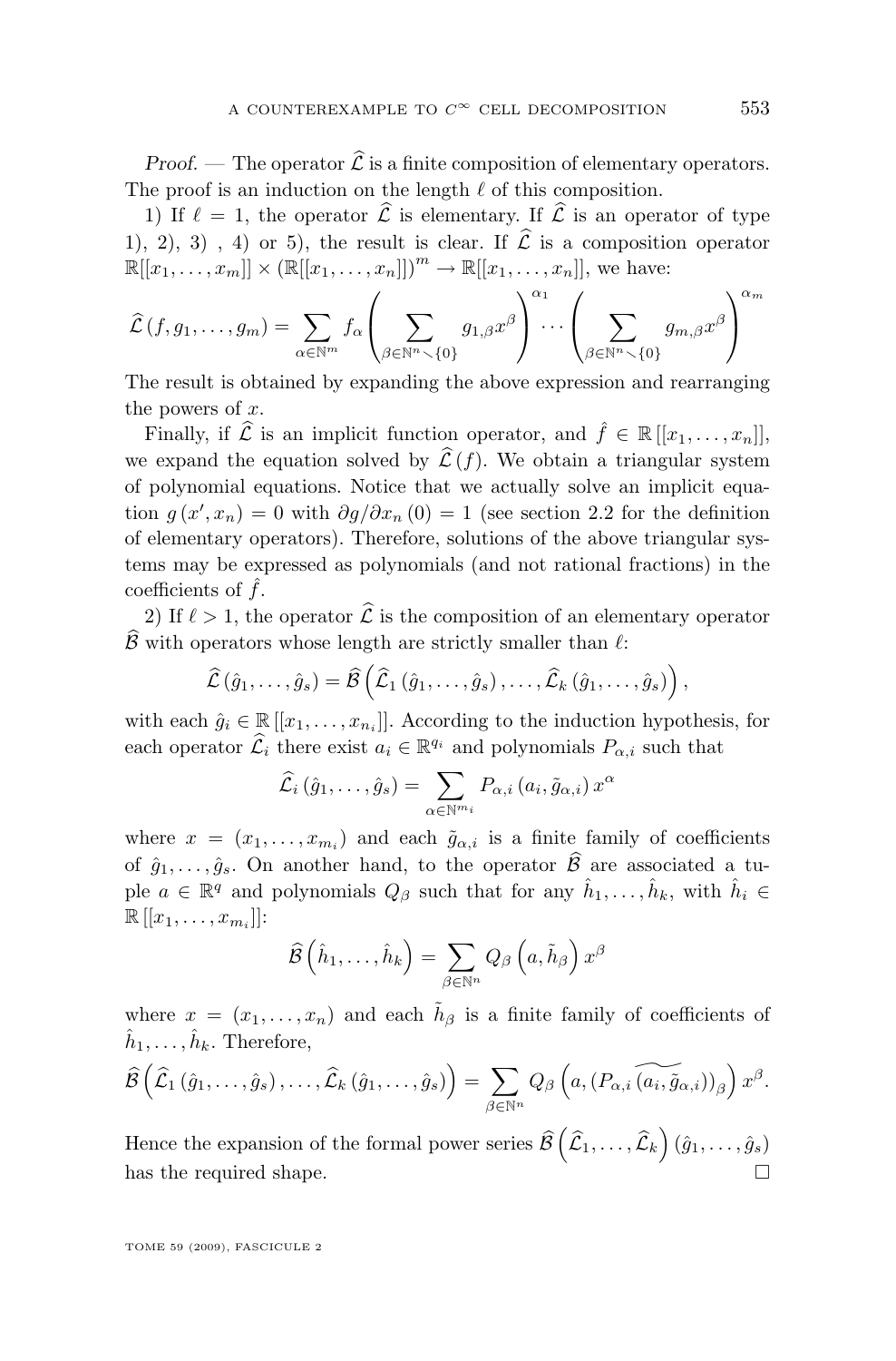#### **2.6. Transcendence and quasianalyticity**

<span id="page-12-0"></span>The last step in the proof of Theorem A consists in building a formal power series  $H \in \mathbb{R}[[x_1]]$  such that, if H is a weakly  $\mathcal{C}^\infty$  function with Taylor expansion  $\widehat{H}$ , the algebras  $\mathcal{A}_n$  (H) are quasianalytic. This means, in the language of operators, that for every operator  $\mathcal{L}$ :

$$
\widehat{\mathcal{L}(H)} = 0
$$
 implies  $\mathcal{L}(H) = 0$ .

The next lemma gives an answer to this question:

LEMMA 2.6. — *Consider a sequence*  $h_i$  *of real numbers such that* 

 $\operatorname{trdeg} \mathbb{O}(h_1, \ldots, h_i) = i, \text{ for } i \in \mathbb{N}.$ 

*If*  $H: \mathbb{R} \to \mathbb{R}$  *is a weakly*  $C^{\infty}$  *function whose Taylor expansion at the origin is*  $\widehat{H}(x_1) = \sum h_i x_1^i \in \mathbb{R}[[x_1]],$  then the algebras  $\mathcal{A}_n(H)$ *,*  $n \in \mathbb{N}$ *, are quasianalytic.*

*Remark 2.7. —* Let us provide an explicit example of such a sequence (h<sub>i</sub>). It is well known that the reals  $\sqrt{p_i}$ , where  $p_i$  denotes the *i*-th prime number, are Q-linearly independent. Hence, according to Lindemann's Theorem, the sequence  $h_i = \exp(\sqrt{p_i}), i \in \mathbb{N}$ , satisfies the hypothesis of the lemma.

*Proof of Lemma 2.6. —* In a first step, we notice that the transcendence hypothesis satisfied by the coefficients  $h_i$  implies that, for any  $a \in \mathbb{R}^q$ , there exists an integer  $N \geq 0$  such that every finite family of coefficients  $h_i$  disjoint from  $\{h_1, \ldots, h_N\}$  is algebraically independent on  $\mathbb{Q}(a, h_1, \ldots, h_N)$ . Indeed, since  $d_i = \text{trdeg} \mathbb{Q}(a, h_1, \ldots, h_i) \geq i$  for any integer i, the numbers of indexes *i* such that  $d_{i+1} = d_i$  is finite. If  $i_0$  denotes the greatest of these indexes, the required number N is  $i_0 + 1$ .

Next we claim that the power series  $\hat{H}(x_1) = \sum h_i x_1^i$  satisfies the following property: for any operator  $\widehat{\mathcal{L}}$  acting on  $\mathbb{R}[[x_1]],$  if  $\widehat{\mathcal{L}}(\widehat{H})=0$ , there exists an integer  $N\geqslant 0$  such that

(2.3) for all 
$$
\hat{g} \in \mathbb{R}[[x_1]]
$$
,  $\hat{\mathcal{L}}(h_1x_1 + \cdots + h_Nx_1^N + x_1^{N+1}\hat{g}(x_1)) = 0$ .

This property is a consequence of the expansion [2.2.](#page-10-0) Consider an operator  $\mathcal{L}$  such that  $\hat{\mathcal{L}}(H) = 0$ . There exists  $a \in \mathbb{R}^q$  and polynomials  $P_\alpha$  such that, for each  $\hat{f}(x_1) = \sum f_i x_1^i \in \mathbb{R}[[x_1]],$  we have

$$
\widehat{\mathcal{L}}\left(\widehat{f}\right)(x) = \sum_{\alpha \in \mathbb{N}^n} P_{\alpha}\left(a, \widetilde{f}_{\alpha}\right) x^{\alpha}
$$

ANNALES DE L'INSTITUT FOURIER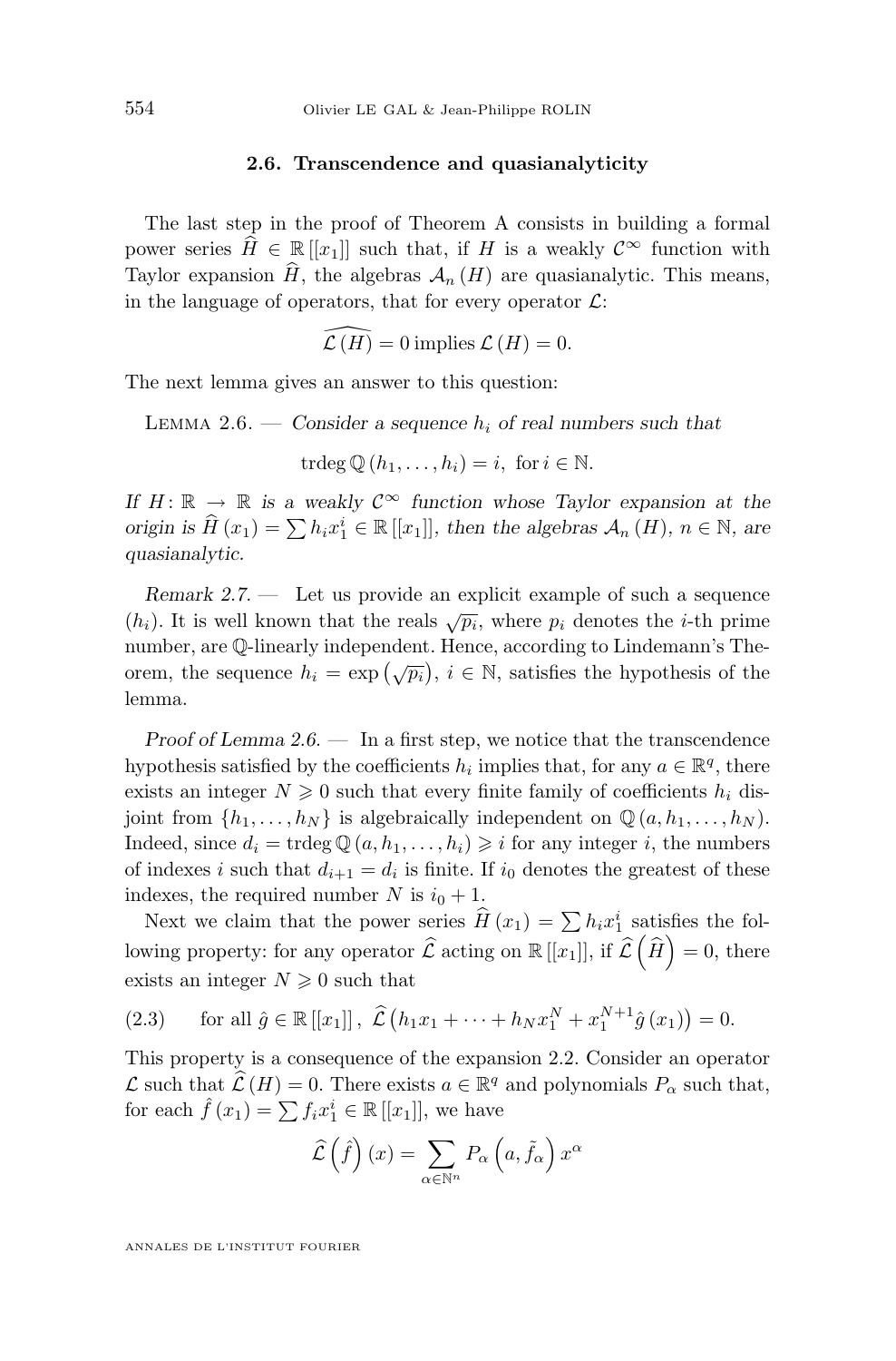where  $\tilde{f}_{\alpha}$  denotes a finite family of coefficients of  $\hat{f}$ . Let N be the integer produced for this tuple a in the first step of the proof. If  $\hat{f}$  has initial part  $h_1x_1 + \cdots + h_Nx_1^N$ , *i.e.*  $f_i = h_i$  for  $0 \leq i \leq N$ , this equality becomes

$$
\widehat{\mathcal{L}}\left(\widehat{f}\right)(x) = \sum_{\alpha \in \mathbb{N}^n} P_{\alpha}\left(a, h_1, \ldots, h_N, \bar{f}_{\alpha}\right) x^{\alpha},
$$

where  $\bar{f}_{\alpha}$  denotes a finite family of coefficients  $f_i$  disjoint from  $\{f_1, \ldots, f_N\}$ . Setting  $Q_{\alpha}(\bar{f}_{\alpha}) = P_{\alpha}(a, h_1, \ldots, h_N, \bar{f}_{\alpha}),$  it comes

(2.4) 
$$
\widehat{\mathcal{L}}\left(\widehat{f}\right)(x) = \sum_{\alpha \in \mathbb{N}^n} Q_{\alpha}\left(\bar{f}_{\alpha}\right)x^{\alpha},
$$

where the coefficients of  $Q_{\alpha}$  belong to  $\mathbb{Q}(a, h_1, \ldots, h_N)$ . If we apply these notations to  $\hat{f} = \hat{H}$ , since  $\hat{\mathcal{L}}\left(\hat{H}\right) = 0$ , we have  $Q_{\alpha}(\bar{h}_{\alpha}) = 0$  for each  $\alpha \in$  $\mathbb{N}^n$ . But the family  $\bar{h}_{\alpha}$  is algebraically independent on  $\mathbb{Q}(a, h_1, \ldots, h_N)$ . Hence the polynomials  $Q_{\alpha}$  vanish identically, which implies, by the expression 2.4, that any formal power series with initial part  $h_1x_1 + \cdots + h_Nx_1^N$ belongs to the kernel of  $\hat{\mathcal{L}}$ .

Consider finally a weakly  $\mathcal{C}^{\infty}$  germ  $g \in \mathcal{A}_n(H)$  such that  $\hat{g} = 0$ . There exists an operator  $\mathcal L$  acting on  $\mathcal W_1$  such that  $g = \mathcal L(H)$ . Hence  $\widehat{\mathcal L}(\widehat H) = 0$ . According to the previous claim, there exists an integer  $N \geqslant 0$  such that, for any power series  $\hat{f} \in \mathbb{R}[[x_1]], \ \hat{\mathcal{L}}\left(h_1x_1 + \cdots + h_Nx_1^N + x_1^{N+1}\hat{f}(x_1)\right) = 0.$ Hence, the operator  $\mathcal M$  defined on  $\mathcal W_1$  by

$$
\mathcal{M}(f)(x_1) = \mathcal{L}(h_1x_1 + \dots + h_Nx_1^N + x_1^{N+1}f(x_1)),
$$

verify  $\mathcal{\hat{M}}=0$ . It follows from the "quasianalyticity property for operators" (see Lemma [2.4\)](#page-10-0) that  $\mathcal{M} = 0$ . If  $f_0 \in \mathcal{W}_1$  is the germ defined by

$$
H(x_1) = h_1 x_1 + \dots + h_N x_1^N + x_1^{N+1} f_0(x_1),
$$

we have  $\mathcal{M}(f_0) = \mathcal{L}(H) = g$ . By the nullity of  $\mathcal{M}$ , we conclude that  $g = 0$ , which proves the quasianalyticity of the algebra  $\mathcal{A}_n(H)$ .

**Proof of Theorem A.** We simply sum up the different steps. Let  $\hat{H}$  be a formal series satisfying the transcendence hypothesis of Lemma [2.6,](#page-12-0) and H be its special realization obtained by the Borel's process. The construction of H prove that H is weakly  $\mathcal{C}^{\infty}$  with no  $\mathcal{C}^{\infty}$  germ at 0, and that H is piecewise polynomial on the complement of each neighborhood of 0 (see Lemma [2.1\)](#page-5-0). Moreover, Lemma [2.6](#page-12-0) shows that the algebras  $\mathcal{A}_n(H)$  are quasianalytic. Points 1), 2) and 3) then hold, and Theorem A is proved.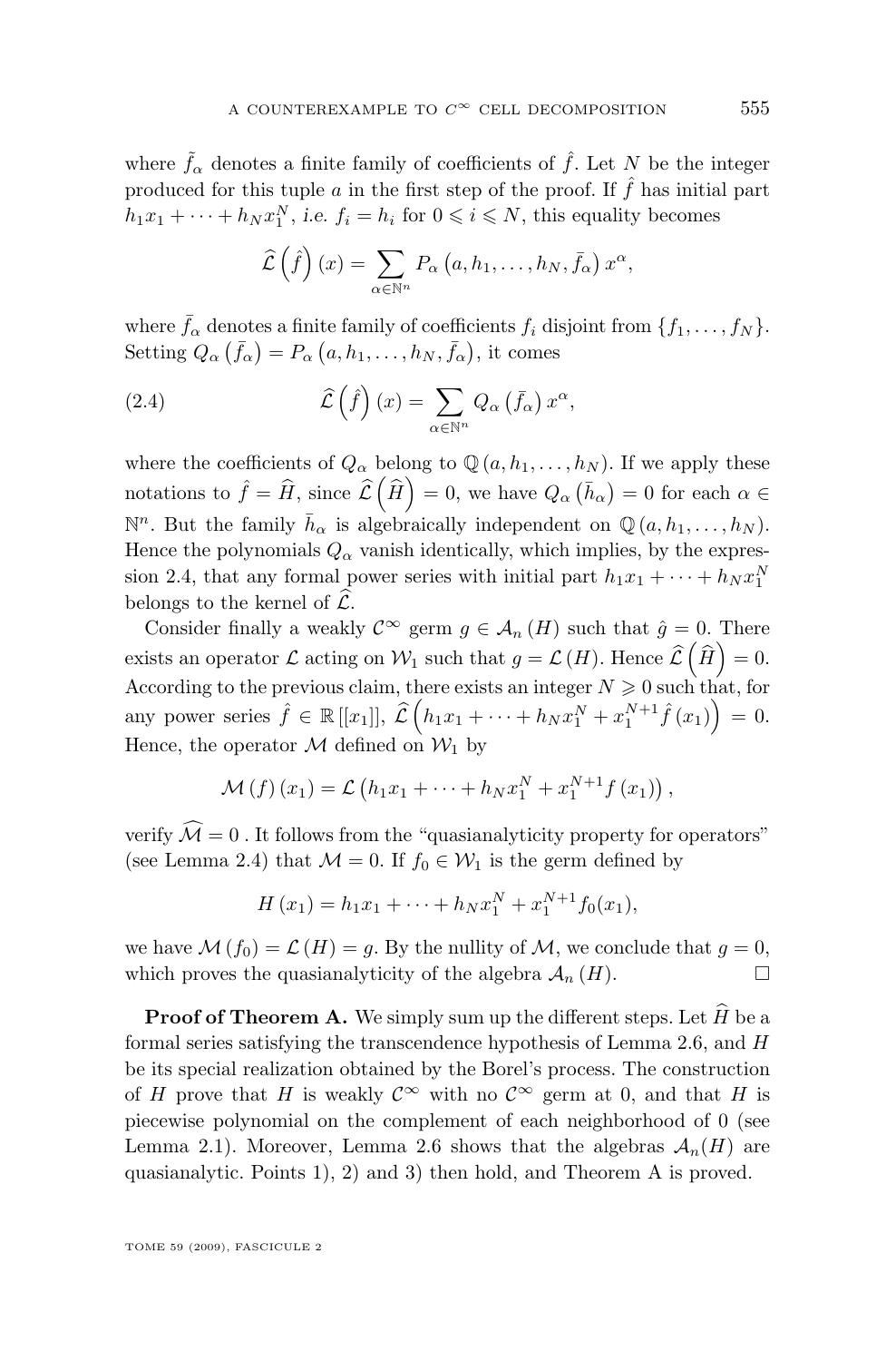#### **3. Proof of Theorem B**

<span id="page-14-0"></span>The proof of Theorem B is merely an adaptation of Gabrielov's method, which has been already used in several contexts (1) for analytic functions, [\[4\]](#page-20-0) for generalized power series, [\[5\]](#page-20-0) for multisummable series). The introduction of algebras similar to our  $\mathcal{A}_n(H)$  is done in [\[9\]](#page-20-0): the o-minimality of the generated structure is shown to be a consequence of a **normalization process** applied to the elements of these algebras, followed by the proof of a convenient Λ-**Gabrielov property**. We follow the same scheme for the structure  $\mathbb{R}_H$ . We won't give all over again the details of these well known proofs, but we will recall their main steps and insist on some precise points specific to our framework.

#### **3.1. Basic definitions**

We fix H a weakly  $\mathcal{C}^{\infty}$  function which satisfies hypothesis of Theorem B. We noticed in section [2.3](#page-7-0) that each element of  $\mathcal{A}_n(H)$  admits a **natural representative** defined on an appropriate polydisk. We do not distinguish between a germ in  $\mathcal{A}_n(H)$  and its natural representative, when there is no confusion. If  $f, g_1, \ldots, g_p \in A_n(H)$  admit natural representatives on a common polydisk  $I_r \subset \mathbb{R}^n$ , they define the H-**basic set** 

$$
A = \left\{ x \in I_r ; f(x) = 0, g_1(x) > 0, \ldots, g_p(x) > 0 \right\}.
$$

A finite union of H-basic sets is called an H-set. A subset  $A \subset \mathbb{R}^n$  is H**semianalytic at**  $a \in \mathbb{R}^n$  if there exists  $r > 0$  such that  $(A - a) \cap I_r$  is an H-set; the set A is H-**semianalytic** if it is H-semianalytic at each point of  $\mathbb{R}^n$ . Consider an integer  $d \in \mathbb{N}$ . If a d-dimensional manifold  $A \subset \mathbb{R}^n$ is H-semianalytic at  $a \in \mathbb{R}^n$ , and if there exist  $f_1, \ldots, f_{n-d}$  in  $\mathcal{A}_n(H)$ vanishing on  $A - a$  with linearly independent gradients at 0, then A is an H**-semianalytic manifold at** a. If A is an H-semianalytic manifold at each point of  $\mathbb{R}^n$ , it is an  $H$ -semianalytic manifold.

*Remark 3.1.* — The graph gr(f) of a natural representative of  $f \in$  $\mathcal{A}_n(H)$  is H-semianalytic at  $(0, f(0)) \in \mathbb{R}^{n+1}$ , but is not, *a priori*, Hsemianalytic at any other point. This is a typical difference with the previous frameworks. Nevertheless, being semialgebraic on the complement of each neighborhood of 0, the graph of  $H$  is  $H$ -semianalytic.

Given  $m \le n$ , we let  $\Pi_m^n : \mathbb{R}^n \to \mathbb{R}^m$  be the projection map  $(x_1, \ldots, x_n) \mapsto$  $(x_1, \ldots, x_m)$ . More generally, given an injective  $\lambda: \{1, \ldots, m\} \to \{1, \ldots, n\}$ ,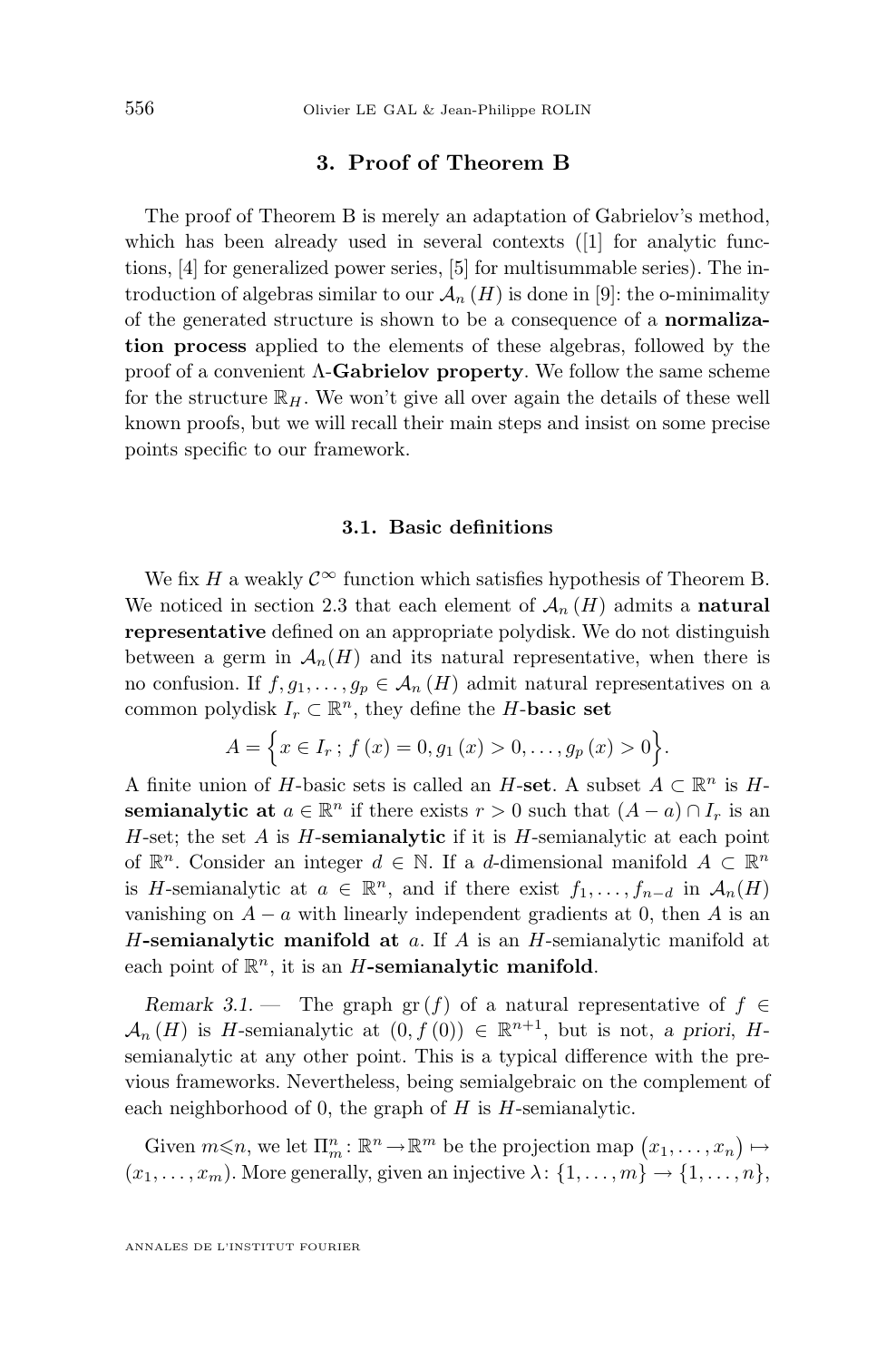<span id="page-15-0"></span>we let  $\Pi_{\lambda}^{n} \colon \mathbb{R}^{n} \to \mathbb{R}^{m}$  be the linear map  $\Pi_{\lambda}^{n}(x) = (x_{\lambda(1)}, \ldots, x_{\lambda(m)})$ . We simply write  $\Pi_m$  and  $\Pi_{\lambda}$  if n is clear from context. The following manifolds play a crucial role in the proof of Theorem B.

DEFINITION 3.2. — Let  $r \in \mathbb{R}_{>0}^n$ . A subset  $B \subset I_r$  is H-**trivial** if one *of the following holds:*

1) There exist sign conditions  $\sigma_1, \ldots, \sigma_n \in \{<, =, >\}$  such that

$$
B = \{x \in I_r : x_1 \sigma_1 0, \ldots, x_n \sigma_n 0\}.
$$

2) There exist a permutation  $\lambda$  of  $\{1, \ldots, n\}$ , an H-trivial set  $C \subset I_s$ where  $s = (r_{\lambda(1)}, \ldots, r_{\lambda(n-1)})$  and an element g of  $\mathcal{A}_{n-1}(H)$  with  $C^1$ *natural representative defined on*  $I_s$ , such that  $g(I_s) \subset (-r_{\lambda(n)}, r_{\lambda(n)})$ and  $\Pi_{\lambda}(B) = \text{gr}(g_{|C})$ .

*The image of an* H*-trivial set under a translation is said to be* H*-trivial again.*

*Remark.*

1) Consider a germ  $g = \mathcal{L}(H)$  in  $\mathcal{A}_n(H)$ , where  $\mathcal L$  is an operator. Since  $\mathcal L$  is a composition of elementary operators, the graph of a natural representative of g is the projection of the solution of a semialgebraic system involving  $H$  and its derivatives. Hence every  $H$ -trivial set is the projection of a bounded H-semianalytic set.

We call  $\Lambda$ -set an *H*-semianalytic subset of  $I^n$ , for  $n \in \mathbb{N}$ . A subset  $B \subset I^m$  is a **sub-** $\Lambda$ -**set** if there exist  $n \geq m$  and a  $\Lambda$ -set  $A \subset I^n$  such that  $B = \Pi_m(A)$ . If in addition B is a manifold, it is a **sub-**Λ-**manifold**. In order to state the property which implies Theorem  $B$ , let us give a final definition. A subset  $A \subset I^n$  satisfies the  $\Lambda$ -**Gabrielov property** if for each  $m \leq n$  there are connected sub- $\Lambda$ -manifolds  $B_i \subset I^{n+q_i}$ , with  $i = 1, ..., k$ and  $q_1, \ldots, q_k \geq 0$ , such that

$$
\Pi_m(A) = \Pi_m(B_1) \cup \cdots \cup \Pi_m(B_k),
$$

and for each  $i \in \{1, \ldots, k\}$  we have

- (G1) fr $B_i$  is contained in a closed sub- $\Lambda$ -set  $D_i \subset I^{n+q_i}$  such that  $D_i$ has dimension and dim  $(D_i) < \dim(B_i);$
- (G2)  $d := \dim(B_i) \leq m$  and there is a strictly increasing  $\lambda: \{1, \ldots, d\} \to$  $\{1,\ldots,m\}$  such that  $\Pi_{\lambda}|B_i:B_i\to\mathbb{R}^n$  is an immersion.

*Remark 3.3.* — Notice that an *H*-trivial set  $B \subset I_n$  is a sub- $\Lambda$ -manifold which satisfies condition (G1).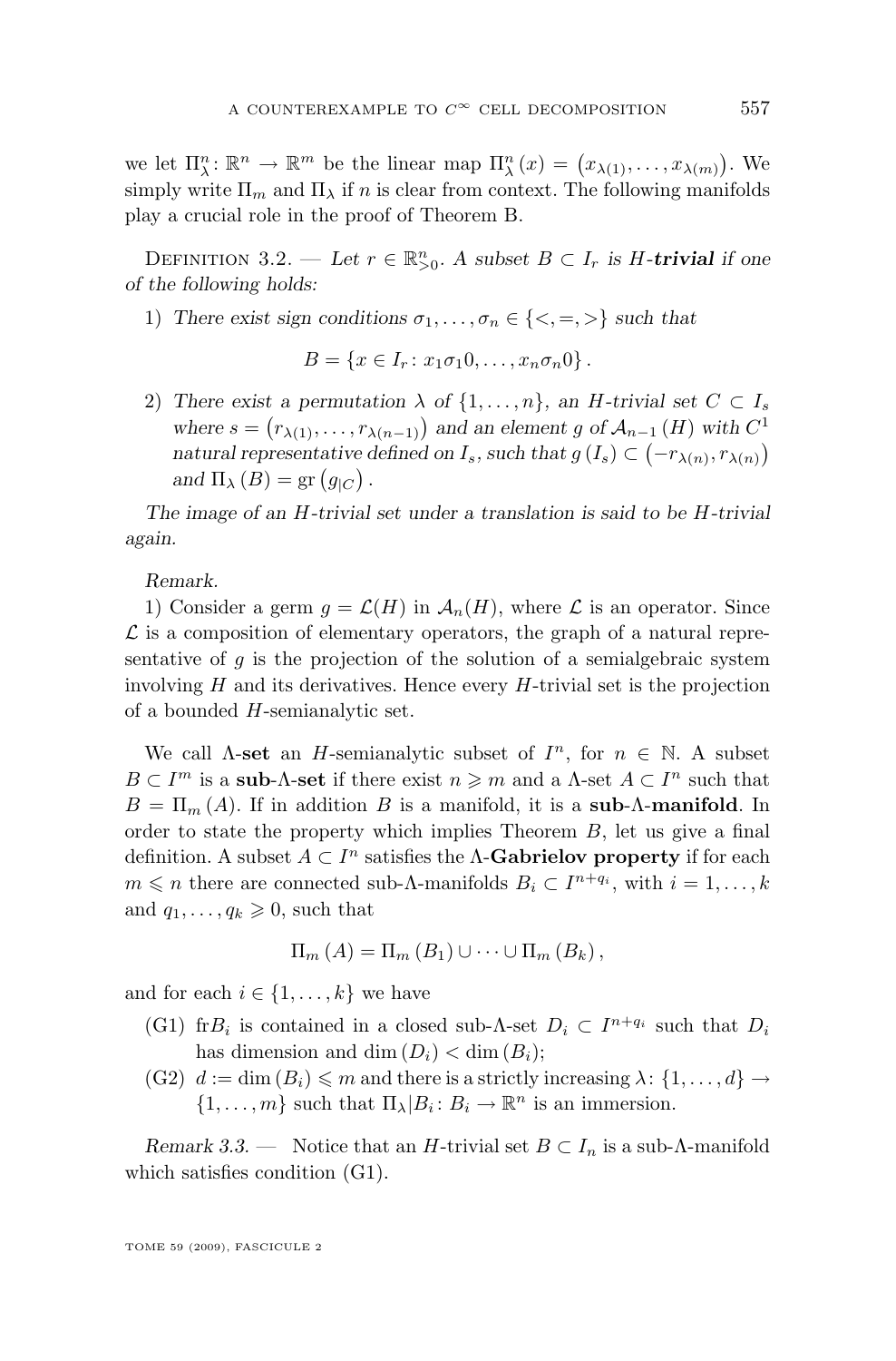<span id="page-16-0"></span>Since the restriction to  $I^2$  of the graph of H is a  $\Lambda$ -set, the structure generated by all  $\Lambda$ -sets is exactly  $\mathbb{R}_H$ . It is well known (see [\[5\]](#page-20-0)), that model completeness and o-minimality — and hence Theorem B — are consequence of the following:

Proposition 3.4. — *Every* Λ*-set has the* Λ*-Gabrielov property.*

We prove this statement in the next section. To this end, we establish several properties of H-semianalytic sets.

#### **3.2. Towards the** Λ**-Gabrielov property**

We follow the main steps of section 4 of [\[9\]](#page-20-0), and sometimes adapt it to a "local" frame. We first apply the *normalization process* of [\[9\]](#page-20-0); it provides a local description of H-semianalytic sets in terms of finite union of diffeomorphic projections of H-trivial manifolds. We then prove a *fiber cutting lemma*. Run over geometric arguments then conclude.

PROPOSITION 3.5 (compare to 3.8 in [\[9\]](#page-20-0)). — Let  $A \subset \mathbb{R}^n$  be H-semiana*lytic at*  $a \in \mathbb{R}^n$ , and W be a neighborhood of a. Then, there is a polyradius  $r$  ⊂  $\mathbb{R}_{>0}^n$ , with  $I_r$  ⊂ W, and for  $i = 1, \ldots, s$ , there are  $n_i \geq n$  and H-trivial *manifolds*  $B_i \subset \mathbb{R}^{n_i}$  *such that* 

$$
(a+I_r) \cap A = \Pi_n(B_1) \cup \cdots \cup \Pi_n(B_s)
$$

and for each i and each  $b \in (\Pi_n^{n_i})^{-1}(a)$ ,  $B_i$  is *H*-semianalytic at b,  $\Pi_n(B_i)$ *is a manifold and*  $\Pi_n | B_i : B_i \to \Pi_n (B_i)$  *is a diffeomorphism. In particular,*  $(a + I_r) \cap A$  has dimension.

*Proof. —* As the proof follows faithfully the one given in [\[9\]](#page-20-0), we recall only its main ideas. The statement is a consequence of a **normalization process** of the elements of the algebras  $\mathcal{A}_n(H)$ . Let us recall that a germ  $f \in \mathcal{A}_n$  is called **normal** if  $f(x) = x^r u(x)$ , with  $r \in \mathbb{N}^n$  and u a unit of  $A_n$ . A set defined by sign condition on a normal germ is a trivial manifold. Remark also that, by the quasianalyticity of the algebras  $\mathcal{A}_n(H)$ , a germ f in  $\mathcal{A}_n(H)$  is normal as soon as  $\hat{f}$  is normal. The normalization then deals with Taylor expansions. Theorem 2.5 in [\[9\]](#page-20-0) states that there exists a finite sequence of *admissible substitutions*  $\tau_1, \ldots, \tau_m$  such that  $\tau_1 \tau_2 \cdots \tau_m(\hat{f})$  is normal. An admissible substitution may be a linear substitution, a translation by formal series  $\hat{g}$  obtained from  $\hat{f}$  by the action of an operator, a power substitution or a blow-up substitution. To each substitution corresponds a geometric counterpart. Applying these geometric transformations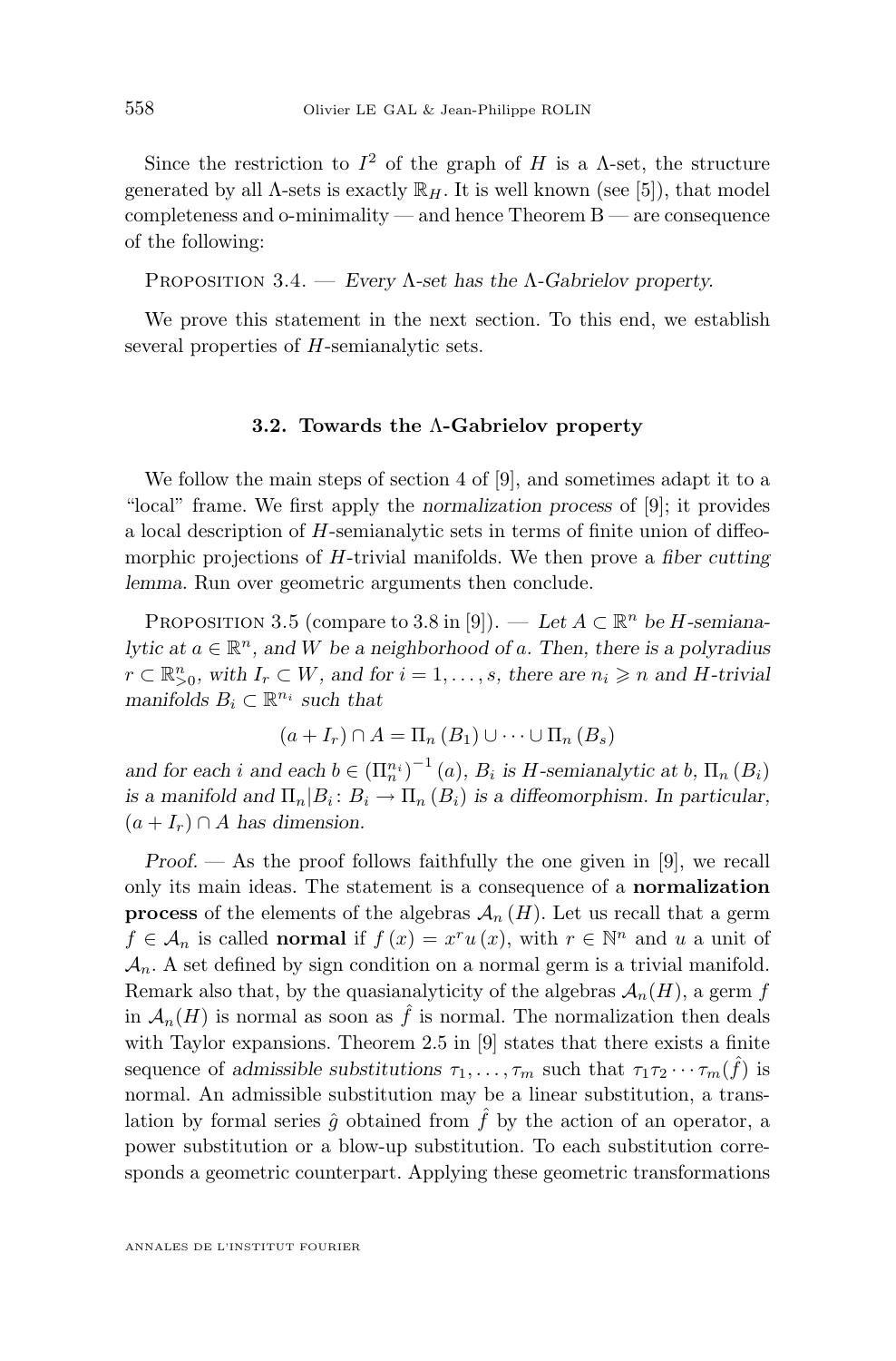<span id="page-17-0"></span>allows one to describe locally a set defined by a sign condition on an element of  $\mathcal{A}_n(H)$  as the union of finitely many projections of trivial sets. All the closure properties of the algebras  $A_n(H)$  are required all along this  $\Box$ 

*Remark 3.6.*

- 1) The previous proposition joint with the compactness of  $I<sup>n</sup>$  implies corollary 4.4 of [\[9\]](#page-20-0).
- 2) Although trivial manifolds are not  $H$ -semianalytic in general, the manifolds  $B_i$  of the above property are H-semianalytic at each point of  $(\Pi_{n}^{n_i})^{-1}(a)$ . It simply reflects the fact that if f belongs to  $\mathcal{A}(H)$ , the germ of the image of  $f$  under a blowing up transformation at any point of the exceptional divisor belongs to  $\mathcal{A}(H)$ .

The next statement is a version of the classical fiber cutting lemma adapted to our framework.

LEMMA 3.7 (compare with 4.5 in [\[9\]](#page-20-0)). — Let  $0 \leq \ell < m \leq n$ , and  $k \leq n$ . *Consider*  $M \subset \mathbb{R}^n$  *an m*-dimensional *H*-semianalytic manifold at  $a \in \mathbb{R}^n$ . *Suppose that*  $\Pi_k|M$  *has constant rank*  $\ell$ . Then there exist a polyradius  $r \in \mathbb{R}^n$ , and a set  $A \subset M$  such that:

- a) A *is* H*-semianalytic at* a*;*
- b)  $\Pi_k(A) = \Pi_k(M \cap (a + I_r));$
- c) dim $(A)$  < dim $(M)$ .

*Proof.* — We adapt the traditional proof (see [\[1\]](#page-20-0)) to a local frame. We denote  $x = (x_1, ..., x_n) \in \mathbb{R}^n$  by  $x = (y, z)$ , where  $y = (x_1, ..., x_k)$ ,  $z = (x_{k+1}, \ldots, x_n)$ , and reduce to the case where  $a = 0$  and M is an Hbasic set, with non empty germ at a. Let  $r \in \mathbb{R}_{>0}^n$  be a polyradius such that

$$
M = \left\{ x \in I_r; \ f_1(x) = 0, \dots, f_{n-m}(x) = 0, \ g_1(x) > 0, \dots, g_q(x) > 0 \right\},\
$$

where  $f_1, \ldots, f_{n-m}, g_1, \ldots, g_q$  belong to  $\mathcal{A}_n(H)$ , and  $\nabla f_1, \ldots, \nabla f_{n-m}$  are linearly independent. We denote by F the map  $F = (f_1, \ldots, f_{n-m})$ . Each fiber  $M_y = \{z \in \mathbb{R}^{n-k}; (y, z) \in M\}$ , for  $y \in \Pi_k(I_r)$ , is empty or has dimension  $m - \ell$ . We put

$$
\varphi_0(x) = \prod_{i=1}^q g_i(x) \cdot \prod_{i=1}^n (r_i - x_i),
$$
  

$$
A^0 = \left\{ x = (y, z) \in M; \ \varphi_0 | M_y \text{ is critical at } z \right\}.
$$

TOME 59 (2009), FASCICULE 2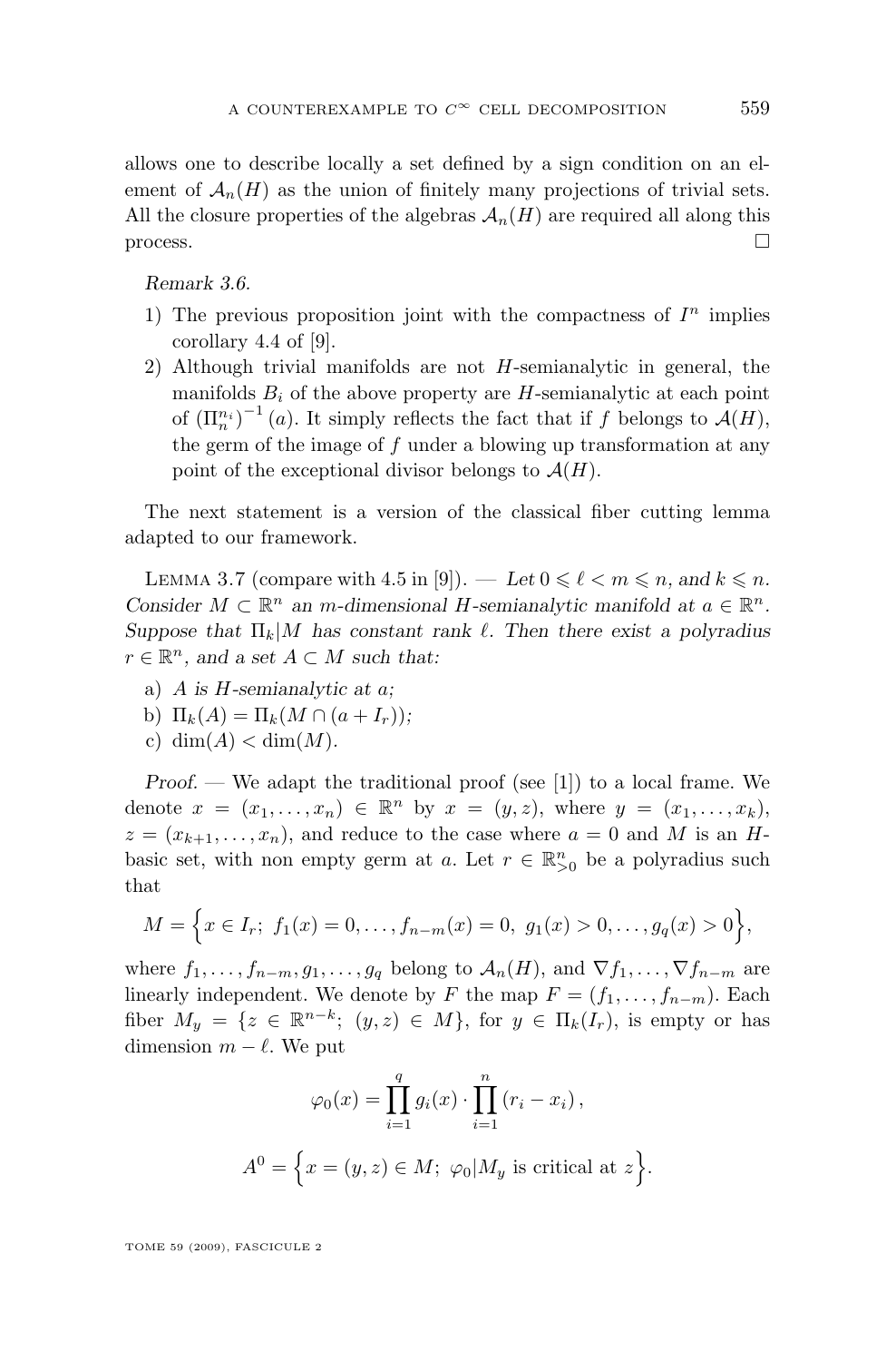<span id="page-18-0"></span>Since  $\varphi_0$  has positive values on M and vanishes on its boundary,  $\varphi_0$  admits critical points on each non empty fiber  $M_y$ . Then  $\Pi_k(A^0) = \Pi_k(M)$ . Since the equations which define  $A^0$  depends algebraically on the functions which define M,  $A^0$  is H-semianalytic at 0. If  $\dim(A^0) < \dim(M)$  in a neighborhood of 0, the proof is done.

Suppose then that the restrictions of  $A^0$  to any small neighborhood of 0 have dimension m. We claim that there exists a polyradius  $r'$  such that  $\varphi_0$ is constant on every connected component of each fiber  $M<sub>y</sub>$  restricted to  $I_{r'}$ . Indeed,  $A^0$  contains a set B, open in  $M' = F^{-1}(0)$ , with  $0 \in \overline{B}$ . The tangent plane of  $M'_y$  admits a base whose coordinates depend algebraically on x and the coordinates of  $\nabla f_1, \ldots, \nabla f_{n-m}$ . Any derivative of  $\varphi_0$  with respect to a vector of this base then belongs to  $\mathcal{A}_n(H)$ , and vanishes on B. Since by Proposition [3.5,](#page-16-0)  $M'$  is parametrized by functions whose germs belong to  $\mathcal{A}_m(H)$ , the quasianalyticity allows one to conclude that there exists a neighborhood of 0 in  $M'$  where all theses derivatives vanish. Hence, on this neighborhood,  $\varphi_0$  is constant along each connected component of each fiber  $M_y$ . In particular, there exists a polyradius r' such that:  $A^0 \cap I_{r'} =$  $M \cap I_{r'} = M' \cap I_{r'}.$ 

Therefore, up to replacing M by  $M \cap I_{r'}$ , each fiber  $M_y$  is a compact manifold whose boundary is the intersection of  $M_y$  with the frontier of  $I_{r'}$ . For  $i = k + 1, \ldots, n$ , let us define  $\varphi_i : x \mapsto |x|^2 + x_i^2$ , and

$$
A^{i} = \Big\{ (y, z) \in M; \ \varphi_{i} | M_{y} \text{ is critical at } z \Big\}.
$$

The level sets  $\{x \in \mathbb{R}^n; \varphi_i(x) = \varepsilon\}$  don't intersect the frontier of  $I_r$  for small  $\varepsilon$ . Hence, by the same arguments as above, shrinking r' if necessary, we have:

- a)  $A^i$  is H-semianalytic at 0;
- b)  $\Pi_k(A^i \cap I_{r'}) = \Pi_k(M \cap I_{r'});$
- c) If  $\dim(A^i \cap I_{r'}) = m$ , then  $\varphi_i | M_y$  has constant value on any connected component of each restricted fiber  $M_y \cap I_{r'}$ .

At least one  $A<sup>i</sup>$  has dimension less than m and then satisfies the conclusion of the lemma. Otherwise, all the functions  $\varphi_i$  are constant on the restricted fibers  $M_y \cap I_{r'}$ . Now, on each quadrant, the forms  $d\varphi_{k+1}, \ldots, d\varphi_n$ generate the space  $\langle dx_{k+1}, \ldots, dx_n \rangle$ . Hence, for  $i = k+1 \cdots n$ , the coordinate  $x_i$  is constant on the connected components of the restricted fibers  $M_y \cap I_{r'}$ , which is impossible since  $M \cap I_{r'}$  has dimension  $m$ .

The normalization process, joint with the fiber cutting lemma imply the following.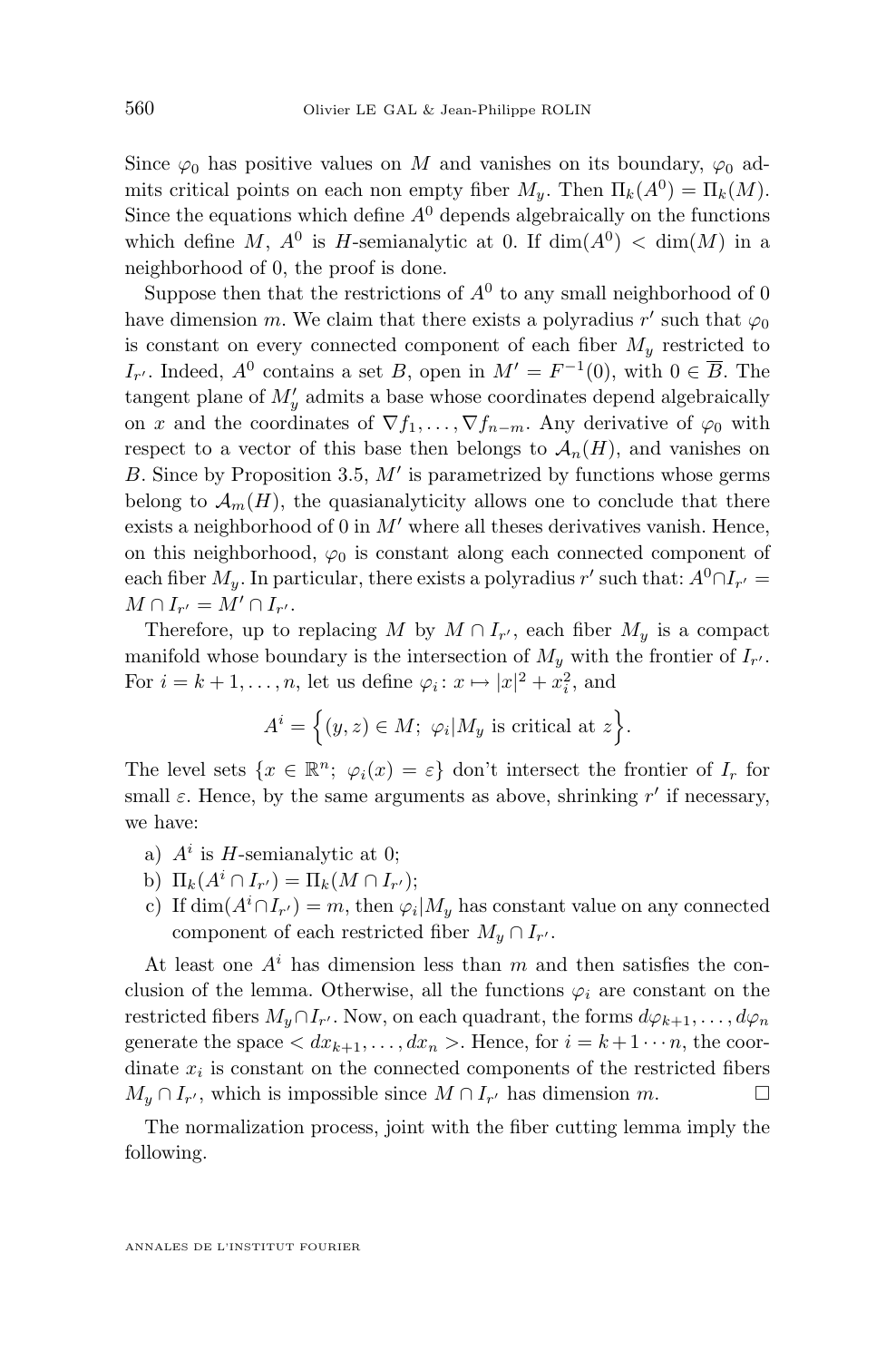PROPOSITION 3.8 (compare to 4.7 in [\[9\]](#page-20-0)). — Let  $A \subset \mathbb{R}^n$  be H*semianalytic at a, and*  $k \leq n$ . Then, there exist a polyradius r, and trivial *manifolds*  $N_i \subset \mathbb{R}^{n_i}$ ,  $i = 1, \ldots, s$  *such that* 

$$
\Pi_k(A \cap (a + I_r)) = \Pi_k(N_1) \cup \cdots \cup \Pi_k(N_s).
$$

*Moreover, for each i we have*  $d = \dim(N_i) \leq k$ *, and there is a strictly increasing*  $\iota : [1, \ldots, d] \to [1, \ldots, k]$  *such that*  $\Pi_{\iota} | N_i : N_i \to \mathbb{R}^d$  *is an immersion.*

*Proof* (see [\[9\]](#page-20-0), 4.6 and 4.7 for details)*. —* We proceed by induction on  $\dim(A)$ . If  $\dim(A) = 0$ , there exists a polyradius r such that  $A \cap I_r$  is empty or is a single point, and the proposition hold. Otherwise, we ap-ply Proposition [3.5.](#page-16-0) There exists a polyradius  $r$ , and finitely many trivial manifolds  $N_i$ ,  $i = 1, ..., \ell$  with dimension less than or equal to  $\dim(A)$ such that  $\bigcup_{1 \leq i \leq \ell} \Pi_k(N_i) = \Pi_k(A \cap (a + I_r))$ . Notice that these manifolds are H-semianalytic at each point of the exceptional divisor (see remark 2 in [3.6\)](#page-17-0). If for all  $1 \leq i \leq \ell$ ,  $\dim(N_i) = \text{rank}(\Pi_k|N_i)$ , the statement is obtained by the use of Proposition [3.5](#page-16-0) applied to each submanifold  $P$  of the  $N_i$ 's such that a canonical projection restricted to  $P$  is an immersion, and by the use of the inductive hypothesis for the rest. Otherwise, by a decomposition of  $N_i$  into manifolds where projections have constant rank, we may suppose that  $N_i$  satisfies hypothesis of Lemma [3.7.](#page-17-0) The fiber cutting lemma then provides, for all  $1 \leq i \leq \ell$ , and all  $b \in \Pi_k^{-1}(a)$ , a set  $A_{i,b}$ which is H-semianaytic at b, such that  $\Pi_k(A_{i,b}) = \Pi_k(N_i \cap (b+I_{r_{i,b}}))$ , with  $\dim(A_{i,b})$  <  $\dim(A)$ . By induction, the proposition holds for each  $A_{i,b}$ . The compactness of  $\Pi_k^{-1}(a) \cap \overline{N_i}$  then allows one to consider only a finite number of trivial manifolds, which achieve the proof.  $\Box$ 

**Proof of Theorem B.** Recall that we only need to prove Proposi-tion [3.4.](#page-16-0) Let  $A \subset \mathbb{R}^n$  be a  $\Lambda$ -set, and  $a \in I^n$ . We apply Proposition [3.8](#page-18-0) to the set A, H-semianalytic at a. There exists a polyradius  $r_a$  such that

$$
\Pi_m(A \cap (a + I_{r_a})) = \Pi_m(B_{a,1}) \cup \cdots \cup \Pi_m(B_{a,s_a}),
$$

where all the manifolds  $B_{a,i}$  satisfy condition (G2). We may suppose that these manifolds  $B_{a,i}$  are included in  $I^{n_i}$ . According to remark [3.3,](#page-15-0) they satisfy also condition (G1). By the compactness of  $I<sup>n</sup>$ , there exists a finite family of points  $b_1, \ldots, b_k$  in  $I^n$  such that  $A = \bigcup_{1 \leq i \leq k} A \cap (b_i + I_{r_{b_i}})$ . We then have:

$$
\Pi_m(A) = \bigcup_{1 \leq i \leq k} \Pi_m(B_{b_i,1}) \cup \cdots \cup \Pi_m(B_{b_i,k_{b_i}}),
$$

TOME 59 (2009), FASCICULE 2